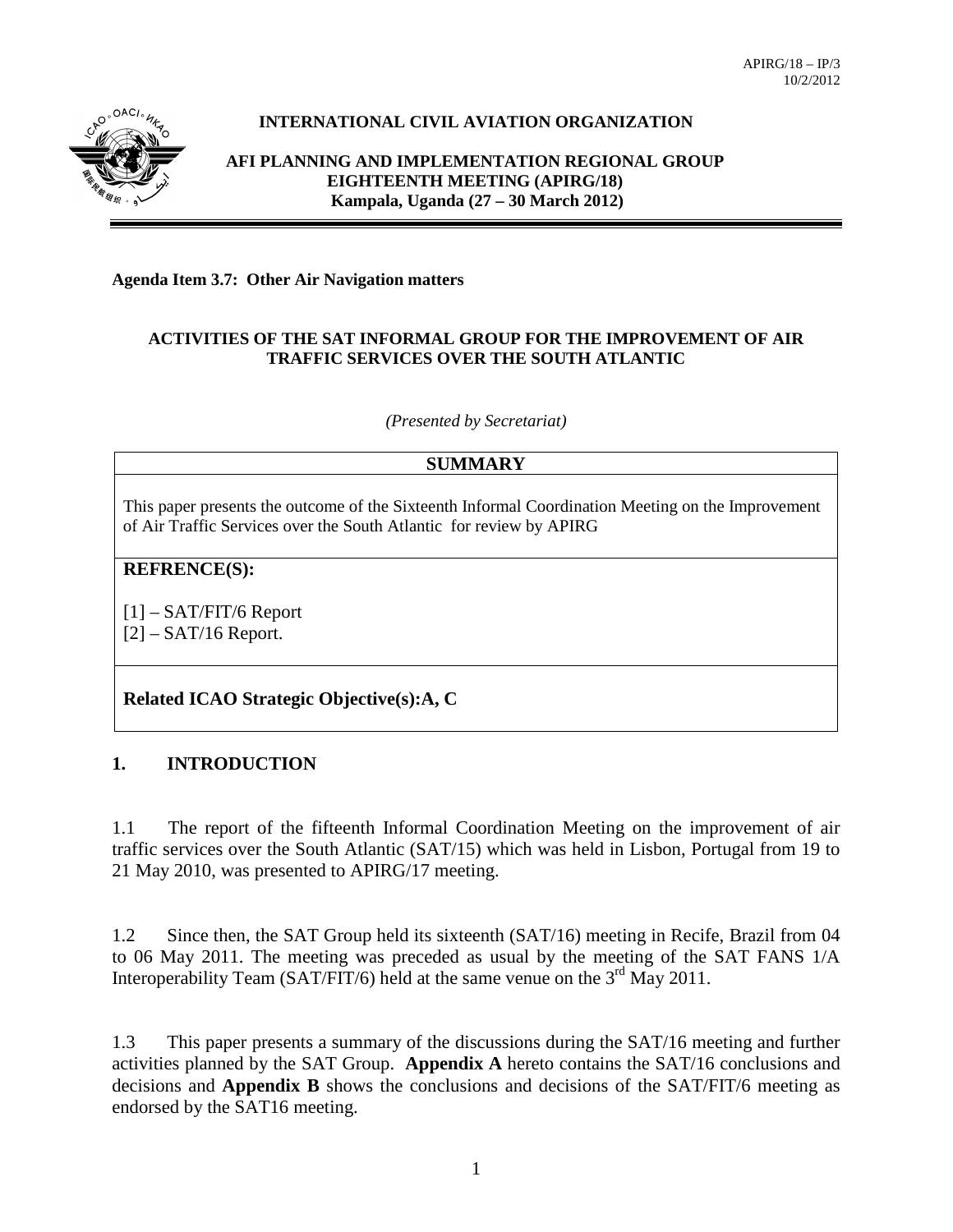# **2. DISCUSSION**

#### **Air Traffic Management**

### 2.1 **Follow up of the AORRA airspace implementation**

2.1.1 The meeting was apprised of the implementation of AORRA Phases 3 and 4 on the airac date of 26 August 2010, thus completing the establishment of the entire AORRA airspace as initially designed. Likewise, as required by former SAT meetings, all States and ANSPs concerned have suspended all fixed routes within the AORRA and created transition routes to/from AORRA.

2.1.2 However, the attention of the meeting was drawn to the difficulties that the reactivation of the suspended fixed routes in case of contingency situations may raise, as these routes are no more neither on charts nor in operators' flight planning data bases.

2.1.3 The meeting recalled that these routes should be only "suspended" not "cancelled"; meaning that their related waypoints should remain on the charts and in aircraft data bases as well. This was clearly stated in the guidance given by SAT meetings on the issue.

2.1.4 Examples of savings in CO2 emissions further to the use of random routes were given my users representative. The meeting was seized with a proposal from IATA for an extension of the AORRA airspace from the equator to the north, precisely from 0 deg latitude to 4 deg latitude. This extension is estimated to provide increased environmental benefits. This extension is under consideration between States concerned and decision thereon will be made at the next SAT meeting

2.15 The meeting considered also a draft AIP Supplement proposed by South Africa as an example of common information document including all information relevant to operations within the various FIR's area of responsibility which cover the AORRA airspace, to be published at least annually. It was however agreed that the issue as well as the draft AIP proposed should be examined more deeply under all aspects and details before final decision.

# **2.2 SATMA report on Traffic Statistics, Safety procedures and operational procedures in the EUR/SAM corridor**

2.2.1 SATMA presented to the meeting global and detailed information about the air traffic statistics of the EUR-SAM Corridor during year 2010 as well as the evolution of these figures since 2004. In summary:

- a) Global figures:
- important drop of the traffic during 2009 (-16%),
- − a moderate increase of +2% in 2010
- − globally the Corridor is at similar level than during 2006 with the same average traffic per day
- in 2011, from January to March, 5% of increase; average number of air movements per day until 87 movements; consolidation of the positive tendency initiated on May 2010.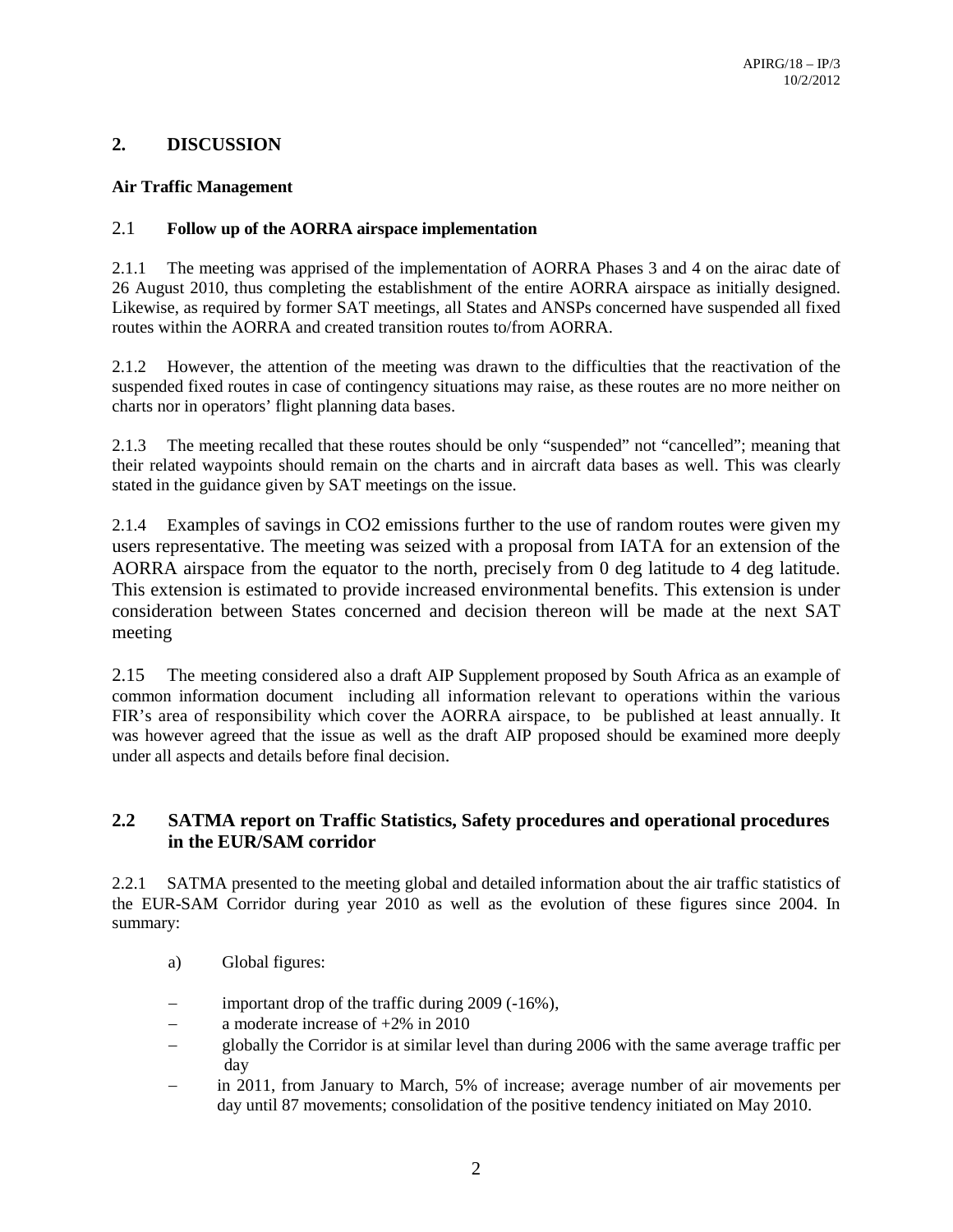- b) Traffic per route (2010)
- − unidirectional UN741 (18%): decrease
- − unidirectional UN866 (24%): stable
- − bidirectional UN873 (40%): increase
- − bidirectional UN857 (15%): increase

2.2.2 The meeting was presented also with a summary and conclusions of the 2009 RVSM/RNP10 safety assessment in EURSAM corridor applying the collision risk model to available data.The assumptions and data available for the assessment were as follows:

- Traffic growth hypothesis: 6% per annum
- Palestra (Aena's database) database for the Canaries UIR (01/01/2009-31/12/2009)
- traffic sample from SAL and Atlantic-Recife (01/01/2009-31/12/2009)
- traffic sample from Dakar (01/01/2009-31/03/2009, 01/05/2009-30/06/2009 and 01/09/2009-31/10/2009)
- Only those crossing routes with more than 50 aircraft per annum have been analysed
- Traffic on RANDOM two routes represents less than 2% of the total traffic. ROSTA-NADIR is southbound traffic and mainly even levels are used and NADIR-ABALO is northbound traffic and only odd levels are used
- SAL, Dakar and Atlantic-Recife traffic samples do not include all the flights and/or all the information for the required waypoints
- Trajectories and information at required waypoints (i.e., time and FL) were assumed, considering the most logical routes and speedsrisk evaluated in 6 different locations along the Corridor.

Hence the resulting figures for CRM:

| елени сополон году тео |                                    |                                    |
|------------------------|------------------------------------|------------------------------------|
| <b>Locations</b>       | <b>Lateral Collision Risk 2009</b> | <b>Lateral Collision Risk 2019</b> |
| <b>Canaries</b>        | $1.2214 \cdot 10^{-9}$             | $2.1873 \cdot 10^{-9}$             |
| <b>SAL1</b>            | $1.3332 \cdot 10^{-9}$             | $2.3876 \cdot 10^{-9}$             |
| SAL <sub>2</sub>       | $2.0704 \cdot 10^{-9}$             | $3.7078 \cdot 10^{-9}$             |
| Dakar 1                | $1.6361 \cdot 10^{-9}$             | $2.9300 \cdot 10^{-9}$             |
| Dakar 2                | $1.4924 \cdot 10^{-9}$             | $2.6726 \cdot 10^{-9}$             |
| <b>Recife</b>          | $1.5517 \cdot 10^{-9}$             | $2.7788 \cdot 10^{-9}$             |

#### **Lateral collision risk: TI S =**  $5.10^{9}$

**Technical vertical risk: TLS =2. 5∙10-9**

| Technical vertical H3N. TED $=2.5$ TV |                        |                                                                               |  |
|---------------------------------------|------------------------|-------------------------------------------------------------------------------|--|
| <b>Locations</b>                      | <b>Risk 2009</b>       | <b>Technical Vertical Collision Technical Vertical Collision Risk</b><br>2019 |  |
|                                       |                        |                                                                               |  |
| <b>Canaries</b>                       | $0.0094 \cdot 10^{-9}$ | $0.0169\cdot\overline{10^{-9}}$                                               |  |
| SAL <sub>1</sub>                      | $0.0037 \cdot 10^{-9}$ | $0.0066 \cdot 10^{-9}$                                                        |  |
| SAL <sub>2</sub>                      | $0.0059 \cdot 10^{-9}$ | $0.0105 \cdot 10^{-9}$                                                        |  |
| Dakar 1                               | $0.0065 \cdot 10^{-9}$ | $0.0116 \cdot 10^{-9}$                                                        |  |
| Dakar 2                               | $0.0062 \cdot 10^{-9}$ | $0.0111 \cdot 10^{-9}$                                                        |  |
| <b>Recife</b>                         | $0.0063 \cdot 10^{-9}$ | $0.0112 \cdot 10^{-9}$                                                        |  |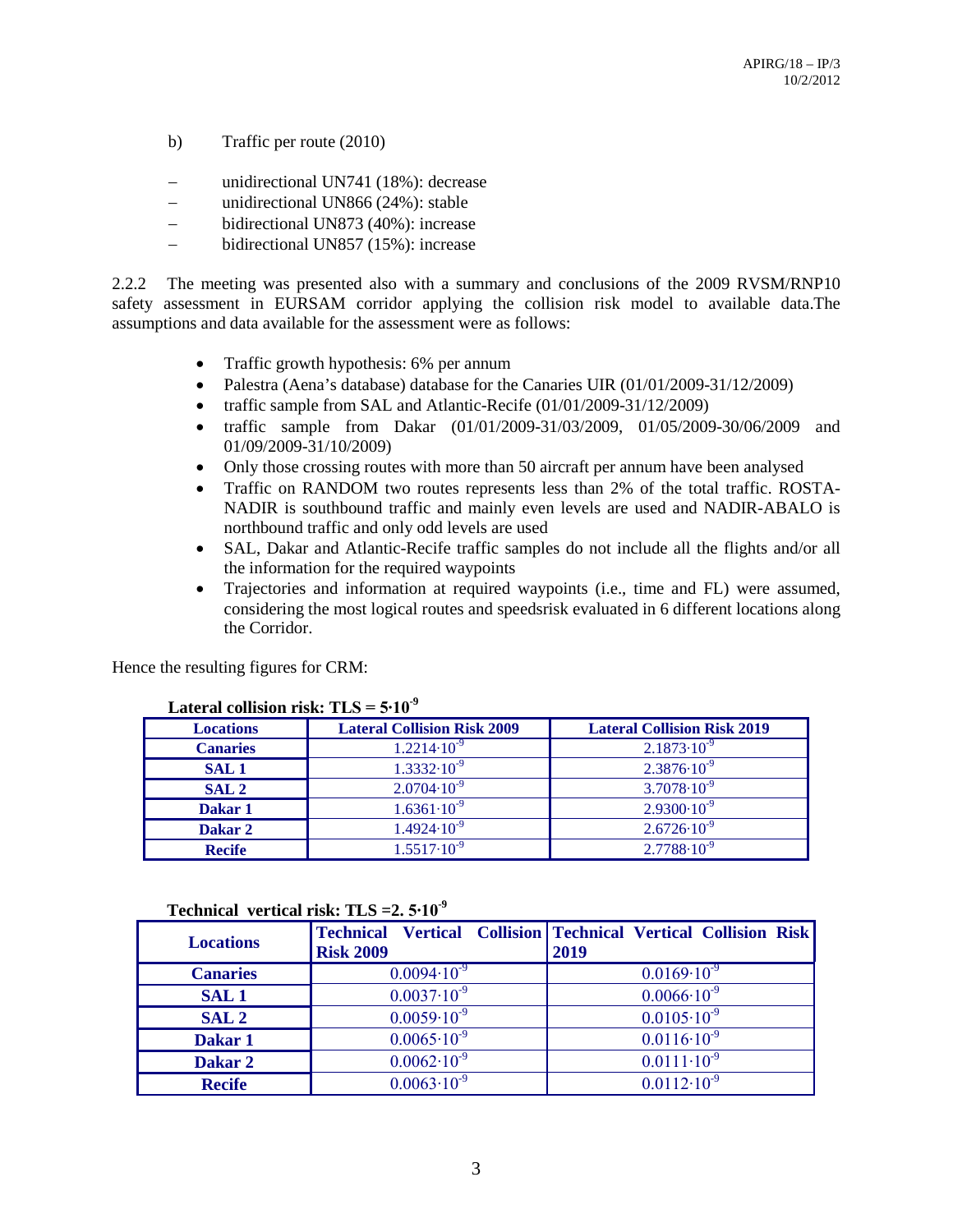| <b>Locations</b> | <b>Total Vertical Collision Risk</b><br>2009 | <b>Total Vertical Collision Risk</b><br>2019 |
|------------------|----------------------------------------------|----------------------------------------------|
| <b>Canaries</b>  | $1.7728 \cdot 10^{-7}$                       | $3.1748 \cdot 10^{-7}$                       |
| SAL <sub>1</sub> | $5.0382 \cdot 10^{7}$                        | $9.0226 \cdot 10^{-7}$                       |
| SAL <sub>2</sub> | $4.3219 \cdot 10^{-7}$                       | $7.7398 \cdot 10^{-7}$                       |
| Dakar 1          | $1.0423 \cdot 10^{-6}$                       | $1.8666 \cdot 10^{-6}$                       |
| Dakar 2          | $1.0676 \cdot 10^{-6}$                       | $1.9120 \cdot 10^{-6}$                       |
| <b>Recife</b>    | $4.2489 \cdot 10^{7}$                        | $7.6091 \cdot 10^{-7}$                       |

# **Total vertical risk: TLS = 5∙10-9**

In conclusion:

- $\triangleright$  Lateral and technical vertical risks are below the TLS.
- $\triangleright$  Total vertical risk is higher than the TLS; this is due to LHDs resulting from coordination errors, in particular those related to:
	- o No notification of the transfer
	- o Transfer at unexpected flight level

2.2.3 In light of the above, and given that the causes of the problems are well known, the meeting encouraged States involved to implement mandatory initiatives aimed to revert the situation concluded by 2009 Safety Assessment analysis following ICAO DOC 9937 , Chapter 1. 2.e "**initiate necessary remedial actions if RVSM requirements are not met**". *(Also Doc 9574 ).* In the same vein, the meeting requested SATMA to present a summary of EUR/SAM Corridor Safety Assessment and LHD summary in next the RMA meeting (Montreal June 2011) and present a report of affecting conclusions from the RMA meeting to the SAT Group.

2.2.4 SATMA as coordinator of the LHD Monitoring Team presented the meeting with the evolution of LHDs in the EUR-SAM Corridor from April 2010 until February 2011. For the 124 LHDs reported to SATMA , the most common reason (117 reports), is still the same than on previous SATMA reports, "operational coordination error between adjacent ACC´s".However the meeting noted the important increase of the number of LHD reported, meaning that the culture of reporting is improving in all ACCs.The meeting discussed various LHD reports and as a result, encouraged ACCs and aircraft operators to reinforce the policy of reporting as a way to detect, solve and implement common safety solutions along the EUR-SAM Corridor.

**2.2.5** The meeting acknowledged that the introduction of FANS in EUR/SAM Corridor is an important LHD/LD mitigation factor. So, in order to accurately measure the impact of ADS/CPDLC operations on EUR/SAM Safety TLS figures, the LHD Monitoring Team should have enough information thereon. The meeting therefore agreed to amend the Altitude Deviation Reporting form in order to facilitate the investigations to be carried out by LHD Monitoring Team, and formulated the decision: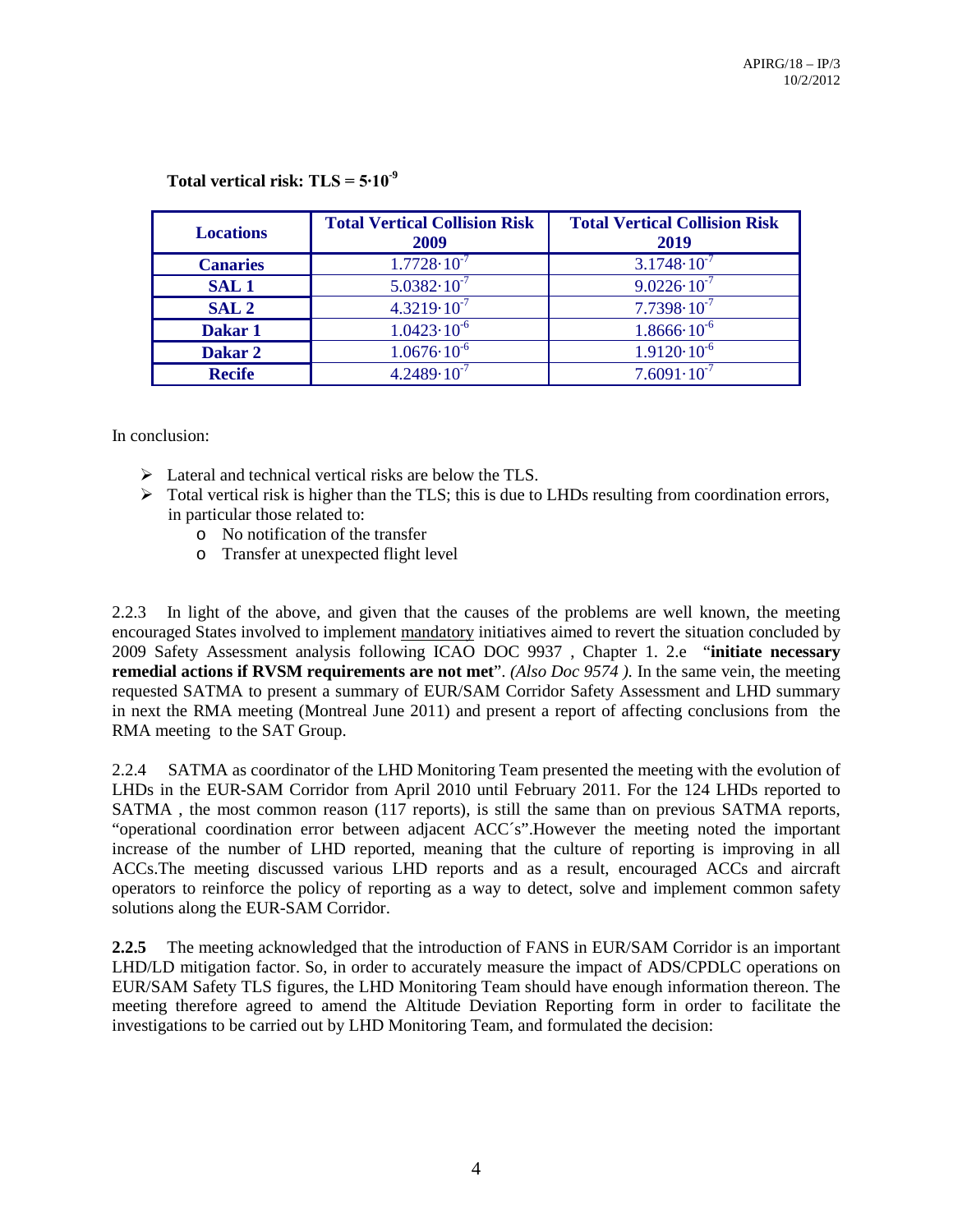# 2.3 **ATS Contingency planning**

2.3.1 As per Conclusion SAT15/06, South Africa presented to the meeting a draft comprehensive ATS contingency plan for the SAT airspace based on the existing EUR-SAM corridor contingency plan and in accordance with ICAO Annex 11 provisions. The meeting was of the view that all SAT member States should be given time to review and amend this draft before agreement to a common contingency plan to be adopted and implemented. The issue will be considered at the next SAT meeting.

### 2.4 **Other ATM matters**

2.4.1 The meeting was presented with the South-Atlantic Interoperability Initiative to Reduce Emissions (SAIRE) initiative, which will aim, similar to the EU/US initiative AIRE (Atlantic Interoperability Initiative to Reduce Emissions) to improve energy efficiency and lower aircraft noise through the development and implementation of environmentally friendly procedures for all phases of flight. The following improvement areas/solutions were given as examples:

- a) Oceanic trajectory optimization (horizontal, vertical, longitudinal);
- b) Reduced separations for RNP 4 equipped aircrafts (lateral, longitudinal);
- c) Optimized Oceanic Entry/Exit transition;
- d) Better use of Meteorological information;
- e) Continuous Descent Operations (CDO) procedures;
- f) Continuous Climb procedures;
- g) Optimized departure routings;
- h) Collaborative decision support systems that increase aircraft taxi time predictability allowing airlines to capitalize on use of fuel saving procedures such as reduced engine taxi out

2.4.2 Other ATM initiatives were presented to the meeting, all aiming at the improvement of the safety and the efficiency of operations:

- the **In**dian Ocean **S**trategic **P**artnership to **R**educe **E**missions (INSPIRE) : The INSPIRE partnership is intended to be collaborative network of partners across the Arabian Sea and Indian Ocean region dedicated to improving the efficiency and sustainability of aviation
- the OPTIMI (Oceanic Position Tracking Improvement & Monitoring): The aim of the OPTIMI project is to assess and trial the feasibility of implementing oceanic flight tracking services in the Atlantic (NAT, EUR and AFI regions) in order to improve the accuracy with which aircraft position is known, allowing better coordination and ATS service provision in normal operations and also in cases in which an unusual event occurs.
- $\triangleright$  The Iflex project: implementation of a flexible route network framework that will enable airlines to leverage the prevailing upper wind conditions and seize opportunities for fuel and CO2 savings at the flight planning phase.

The meeting endorsed all these initiatives and called upon SAT members to support any actions required within the framework thereof.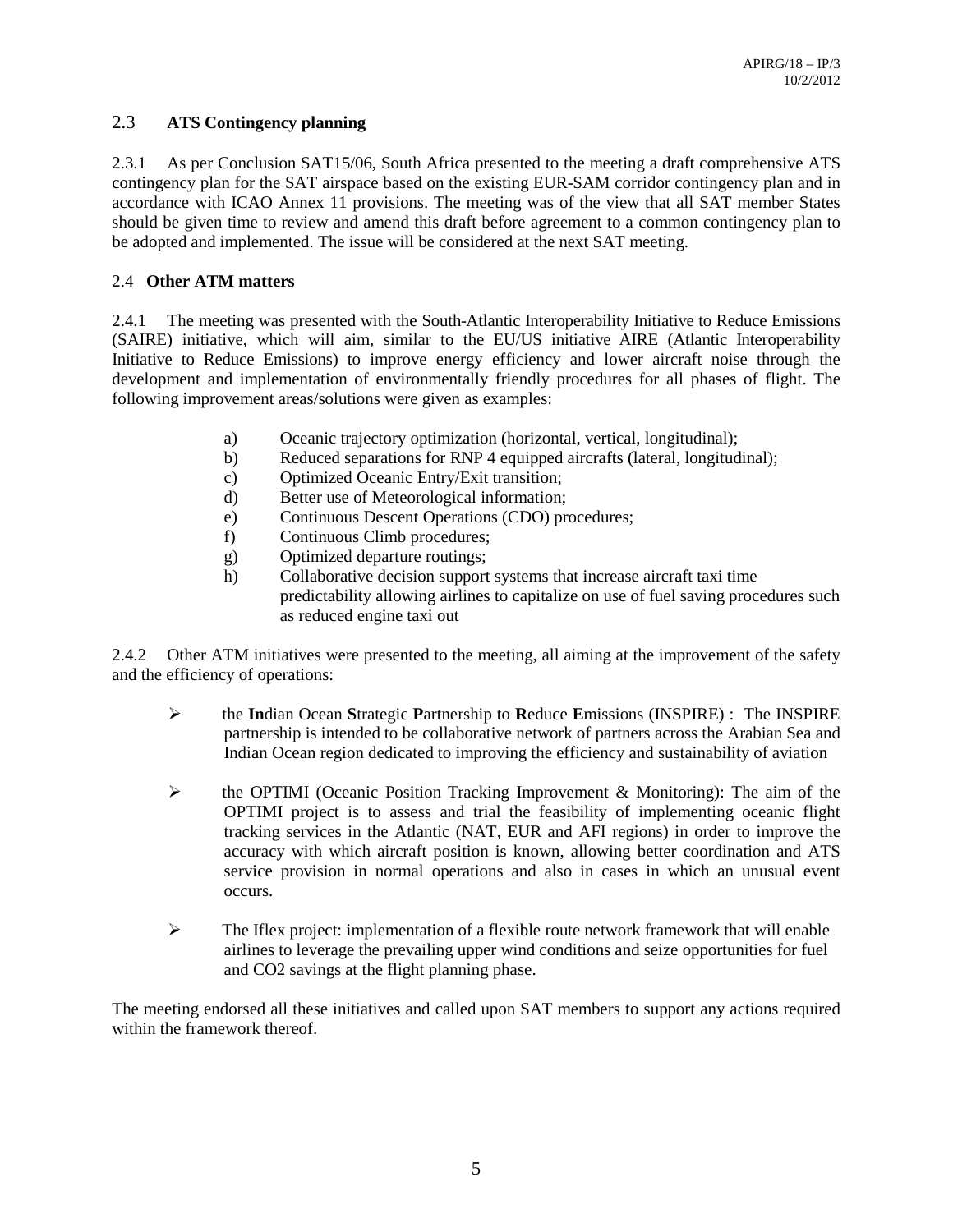#### **Communications, Navigation and Surveillance (CNS)**

### **2.6 Follow up of SAT/15 Conclusions pertaining to the CNS field**

#### *Follow up Conclusion SAT/15/09: Implementation of ATS/DS circuit for Luanda/Atlántico*

2.6.1 The meeting examined the status of implementation of the CAFSAT node in Luanda to establish the ATS/DS direct link between Recife and Luanda as agreed by Conclusion SAT/15/9. The meeting was informed by Angola and Brazil on their common actions taken with the supplier (INSA) to establish this link by purchasing a CAFSAT node tin Luanda and complementary equipment for the Atlántico.

2.6.2 The meeting was informed that CAFSAT modernization and re-engineering exercise will be conducted by a Joint Technical Team established by CNMC 1st meeting and leaded by Spain. It was therefore agreed that Angola and Brazil should take benefit of its outcome when implementing the link. Spain was requested to provided Angola and Brazil with the guidelines for planning of CAFSAT modernization plan by end of June 2011.Commitment was taken by Angola and Brazil to implement the link by the end of April 2012.

#### *Follow up Conclusion SAT/15/10: ATS-Voice Numbering Plan for AFI and Conclusion SAT/15/11: Trials for extension of ATS-N5 Voice switching protocol*

2.6.3 The meeting was informed on APIRG/17 deliberation through its Conclusion 17/20 tasking the AFI CNS/SG to include in his mandate the study for the development and implementation of ATS Voice Numbering Plan revising its Work Programme accordingly. The meeting noted that the updated form containing the technical requirements for VCSSs capability to support ATS-N5 voice switching protocol has not been yet developed by Spain and provided to States so that no report could be conducted as requested by Conclusion SAT/15.

#### *Follow up Decision SAT/15/02: ADS* Data Sharing

2.6.4 The meeting examined the status of implementation of Decision SAT/15/02 calling for the determination by SAT ATM WG of a consolidated list of operational requirements to facilitate the development of ADS C data sharing process within SAT Region. The meeting encouraged Administration/Organizations to pursue their efforts for the implementation of Conclusion SATATS Voice numbering Plan within SAT Region.

#### *Follow up Conclusion SAT/15/12: Implementation and Interconnection of AMHS systems*

2.6.5 The meeting was provided with the status of implementation of AMHS in SAT region. In particular it was noted that some states of SAM Region namely, have been implementing AMHS systems and conducting bilateral trials (Brazil/Argentina). The meeting was also informed on APIRG deliberation on the implementation of AMHS within AFI region. In particular APIRG/17 through Conclusion 17/12 called for an AMHS implementation governed by a cooperative approach to ensure the continuity of Aeronautical Fixed Service during the transition time from AFTN to AMHS. APIRG/17 therefore created through Conclusion 17/17 the AFI AMHS Implementation Task Force which is organizing a Workshop from 17 to 18 and its first meeting from 19 to 20 in Nairobi, Kenya

Taking into consideration the experience gained by the SAM region the meeting recognized that the harmonization of the implementation should be conducted through Memorandum of Understanding aiming to ensuring the interoperability between the interconnected systems and encouraged States to do so.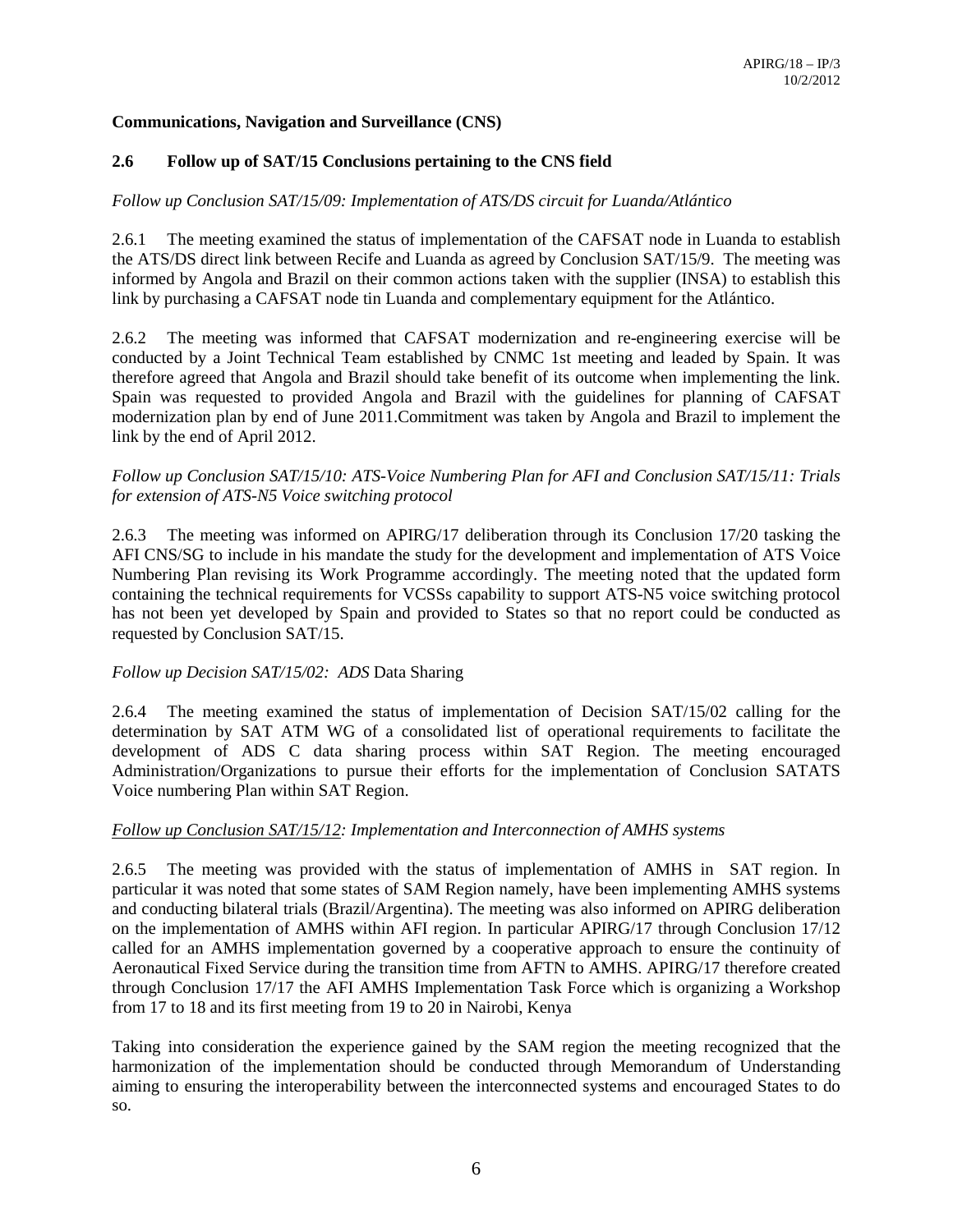2.6.6 The meeting also raised up the issue related to the training for operational and maintenance personnel and urged SAT States to ensure the suitable provision for the effective participation of their personnel in the regional training session (Seminars, workshops, symposium) organized by ICAO in the matter.

#### **2.7 Review of AFS Performance**

2.7.1 he secretariat presented to the meeting the AFS (ATS/DS & AFTN) performance data collected from some States, in particular from Cote d'Ivoire, Senegal, Mauritania (through ASECNA) and Morocco.

2.7.2 The meeting noted that the Service availability has been satisfactory in general, during year 2010 and for the first quarter of year 2011 for ATS/DS. AFTN circuits operation was also satisfactory in general along year 2010 except some dysfunctions between Dakar and Rio that affected the availability rate on October (**96.10%)** and December 2010 (**96.12%)** Dakar and Johannesburg on January 2010 (**90.39%)** and March 2011(**86.59%).**

2.7.3 Considering the collection of Aeronautical Fixed Service statistic Data, the meeting noted that, in spite of recommendation **9/4 of RAN AFI/7** (*Performances of AFTN circuits*) and decision **16 /12 of APIRG/16** (*Follow up of the performances of the Aeronautical Fixed Service*), most of the States still do not submit the necessary information in due time.

2.7.4 It was reported to the meeting the deliberation of APIRG/17 on this issue which noted that only 20 percent of States in the AFI Region responded to AFI/7 recommendations calling Sates to send the monthly AFTN availability statistics to the ICAO Regional Offices. APIRG/17 Conclusion 17/14 and respectively encouraging States to implement these conclusions and requesting ICAO to develop a web based data collection centre where States can key in directly the AFTN statistical data for compilation and analysis were presented to the meeting. The meeting therefore requested Administration/Organization to collect and send to ICAO Regional Offices the monthly diagram of availability commencing by first of June 2011.

#### *Follow up Conclusion SAT/15/13: Investigation of missing Flight Plans*

2.7.5 The meeting discussed the issue of the investigation on the missing flight Plans. It was recognized that this pending concern should be tackle in order to provide the ATM automated system with reliable and available row materials, namely flight plans in order to ensure efficient automated ATM operations. The meeting recognized that the mitigation of the missing flight plan can be performed by the usage of a consolidated procedure and tasked ASECNA to submit a draft by the end of year 2011.

2.7.6 The secretariat presented to the meeting some ATS voice circuits implemented in SAM region through the MEVA II / REDDIG interconnection using double hoop satellite circuits. The meeting was recalled that According to CAR/SAM ANP FASID Table CNS 1C - ATS direct speech circuits plan, the following ATS speech direct circuits are required between the CAR/SAM and AFI Regions:

- a) Atlantico ACC-Dakar ACC;
- b) Atlantico ACC–Johannesburg ACC;
- c) Ezeiza ACC-Johannesburg ACC;
- d) Montevideo ACC-Johannesburg ACC;
- e) Piarco ACC–Santa Maria ACC; and
- f) Rochambeau ACC –Dakar ACC.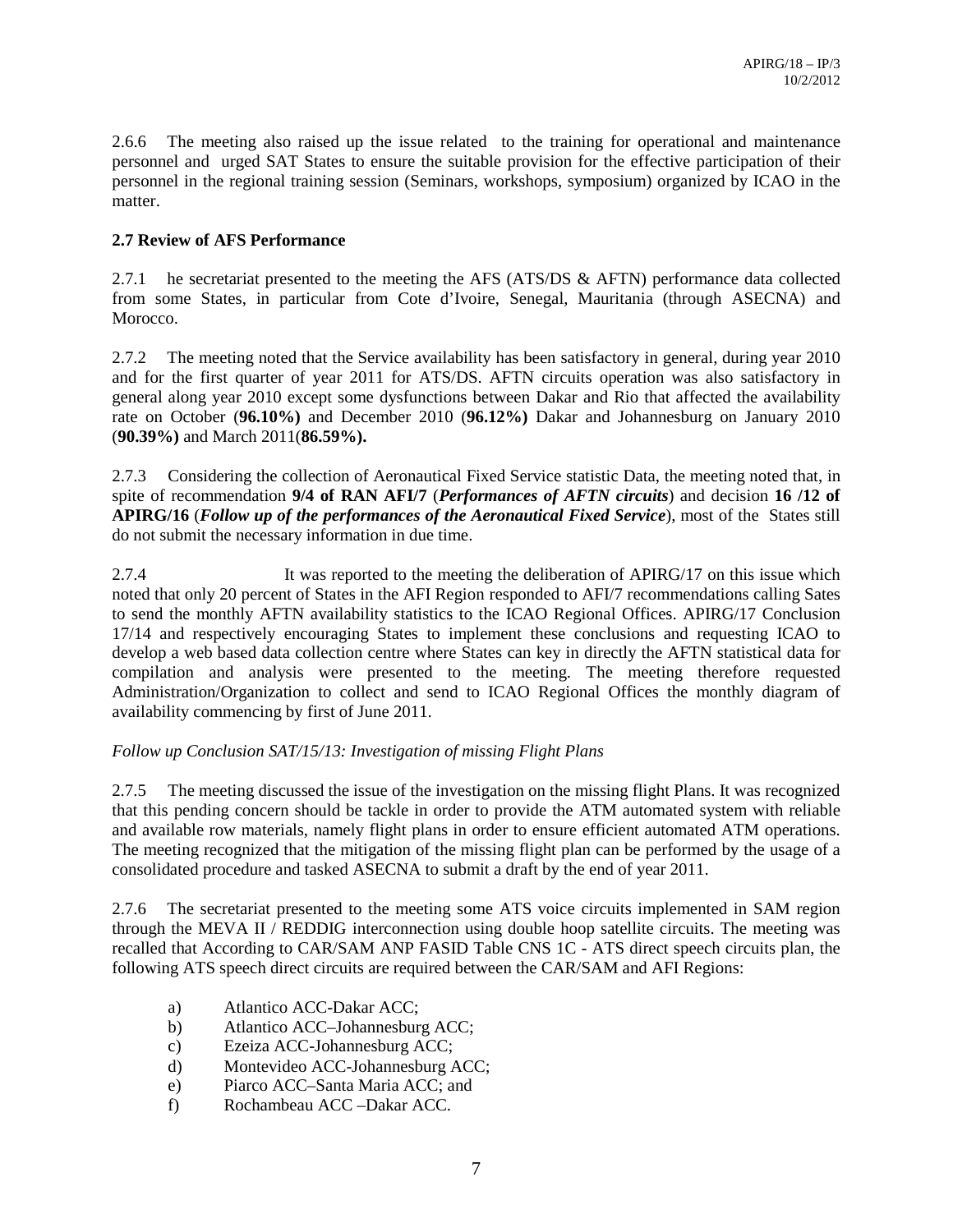The meeting noted that in spite of this required planed direct circuits, the ATS Voice service was implemented using the international direct dialling (IDD) telephone calls except Atlántico ACC-Dakar ACC, Atlántico ACC-Johannesburg ACC and Ezeiza ACC-Johannesburg ACC circuits implemented through the CAFSAT network. The meeting noted the benefit for concerned ACC Administration to analyze the possibility of carrying out trials on ATS speech circuits implementation using a double hoop satellite link through the REDDIG and CAFSAT networks, and approved an action plan thereon.

2.7.7 The meeting was informed by Cote d'Ivoire and Brazil on the need of a coordination direct link between Abidjan and Atlántico in order to ensure direct traffic ATS voice coordination. The meeting agreed on this request and tasked Cote d'Ivoire and Brazil to conduct trials on interconnection between the two CAFSAT and AFISNET nodes.

### **2.8 Review of CNMC report**

#### *Follow up Decision SAT/15/03: Adoption of the Terms of Reference of CAFSAT Network Management Committee*

2.8.1 The secretariat submitted to the meeting the draft report on the first meeting of the CAFSAT Network, Management Committee (CNMC) held in Recife, on 02 May 2011.This meeting was attended by all the States hosting CAFSAT nodes except and Mauritania (node managed by ASECNA) and Morocco. The CNMC first meeting was attended by twenty nine (**29)** participants from nine (**09)** States (Angola, Brazil, Cape Verde, Cote d'Ivoire, Portugal, Senegal, South Africa, Spain, Uruguay) , two (**02**) Air navigation Service Providers, namely ASECNA and ATNS, one international organization (ARINC) and a Communication Integrator Company INSA (Spain). The deliberation of the meeting adopted three (03) Decisions and six (06) Conclusions. The meeting recognized that for the successful development of CNMC current and future activities in accordance with its Term of Reference, the Members administrations/organizations should actively participate in the regular meetings and specialized technical Task forces and study Group.

### *Follow up Conclusion SAT/15/14: Harmonization of AFS maintenance procedures and AFS statistics data collection*

2.8.2 The meeting noted that the CAFSAT network involves various technical components which contribute to the Quality of the Aeronautical Fixed Service provision. ICAO reminded the meeting that, due to the wide variety of network architectures, type of access used by VSAT industries worldwide, ICAO has not standardized the physical layer of communication.

2.8.2 The meeting was reminded with the Guidelines on Performance of Very Small Aperture Terminal (VSAT) networks aiming at supporting States/Organization for the implementation and the operation of VSAT Networks developed by ICAO and therefore analyzed and approved the principle of developing a **P**erformance **D**ata **C**ollection **F**orm **(PDCF)** aiming to facilitating the automation of the survey of CAFSAT network Earth Stations basics parameters as well as the nomination of ASECNA and Ghana, already tasked by SNMC to conduct similar development. Meanwhile, it was agreed to use the templates as proposed **by CNMC/1 meeting** for the collection of CAFSAT nodes parameters for a quarterly report to the secretariat.

#### *Follow up Conclusion SAT/15/15: Modernization of CAFSAT Network*

2.8.3 The meeting noted that CFSAT network has been operating since 2001 over three continents (EUR, SAM, and AFI) and recognized that it modernization and re-engineering should be initiated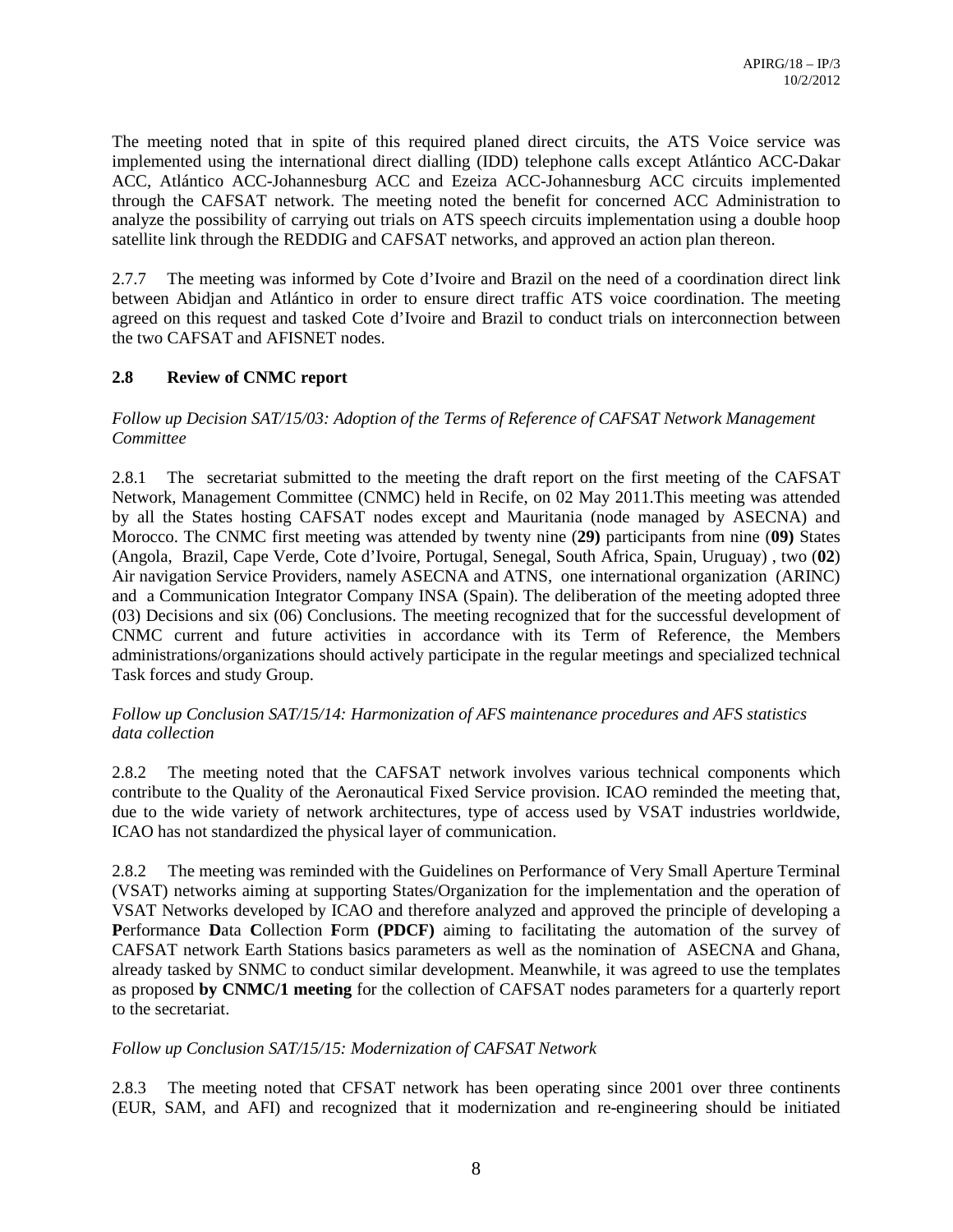through an harmonized approach that should involve all the stakeholders in order to ensure seamless provision of Aeronautical fixed service (AFTN, ATS/DS) supported by the Network along the EUR/SAM corridor while interfacing with AFI for a safer Air navigation service provision.

2.8.4 Moreover, the meeting also recognized that the forthcoming implementation of CNS/ATM components with time critical or sensitive applications (Automation of ATM in the frame of ICAO New Flight Plan Format, Sharing Surveillance data, Implementation of AMHS…) may require the modernization/re-engineering of the current VSAT Networks taking into consideration the flexibility gained with the emerging technologies and bearing in mind the necessity to ensure a comprehensive safety of the data across the Networks and a costs effectiveness of the operation for the VSAT managers. The meeting finally agreed with the principle of the development of a Roadmap for CAFSAT joint technical evaluation and re-engineering proposed by CNM meeting.

2.8.5 The meeting examined in length a draft Term of Reference Composition and Work Programme of a Joint Technical Team for CAFSAT Network Evaluation and Re-engineering proposed by CNMC first meeting and agreed on the amended version in **the Report of CNMC/1 meeting.** Spain was nominated as the Leader of the Team whose duration is estimated to be six (06) months.

# **2.9 Other CNS matters**

# *Follow up Conclusion SAT/15/16: Implementation of AIDC /OLDI in SAT*

2.9.1 The meeting was informed that Administrations/Organizations in SAM Region have been developing **I**nterface **C**ommunication **D**ocuments (**ICD**) aiming to facilitate a harmonized implementation of **A**TS **I**nterfacilities **D**ata **C**ommunication (**AIDC**). The meeting recognized that although some implementation projects are ongoing in the AFI region, the AFI Surveillance Implementation Plan is at the updating step with a Task Force planned to be held from 22 to 24 June 2011.It wastherefore agreed that the development of ICD for AFI States should be considered by the forthcoming AFI Aeronautical Surveillance Implementation Task force (ASI/TF) meeting.

# **Communications, navigation and surveillance / Air traffic management (CNS/ATM) Systems**

# **2.10 Harmonization of ADS/CPDLC programmes**

# **• Review of the Report of the Sixth SAT FANS 1/A Interoperability Team (SAT/FIT/)**

2.10.1 The Rapporteur of the SATFIT presented to the meeting the report of the SAT/FIT/6 meeting which was held on the  $3^{rd}$  May 2011 in Receife, just before the SAT 16 meeting. The SAT16 meeting reviewed the list of conclusions and decisions adopted by the FIT and endorsed them.

# **2.11 Performance Based Navigation (PBN) in the South Atlantic**

2.11.1 The meeting considered the issue of the implementation of RNP4 in the EUR/SAM Corridor and the transition from the current RNP10 with 10 minutes longitudinal spacing and 50NM lateral spacing to RNP4 30/30 NM. It was recalled that the SAT14 meeting (Montevideo, Uruguay, from 7 to 9 May 2008) noting the unexpected increase of the air traffic flows had considered the implementation of RNP4 along the EUR-SAM Corridor as a relevant target. Thereafter, the SAT14/TF1 meeting held in Sal, Cape Verde, from 10 to 12 June 2009 deemed necessary that a study/assessment be conducted on the transition from the current RNP10 with 10 minutes longitudinal spacing and 50NM lateral spacing to RNP4 30/30 NM in order to assess the safety of the operations as well as the expected economical advantages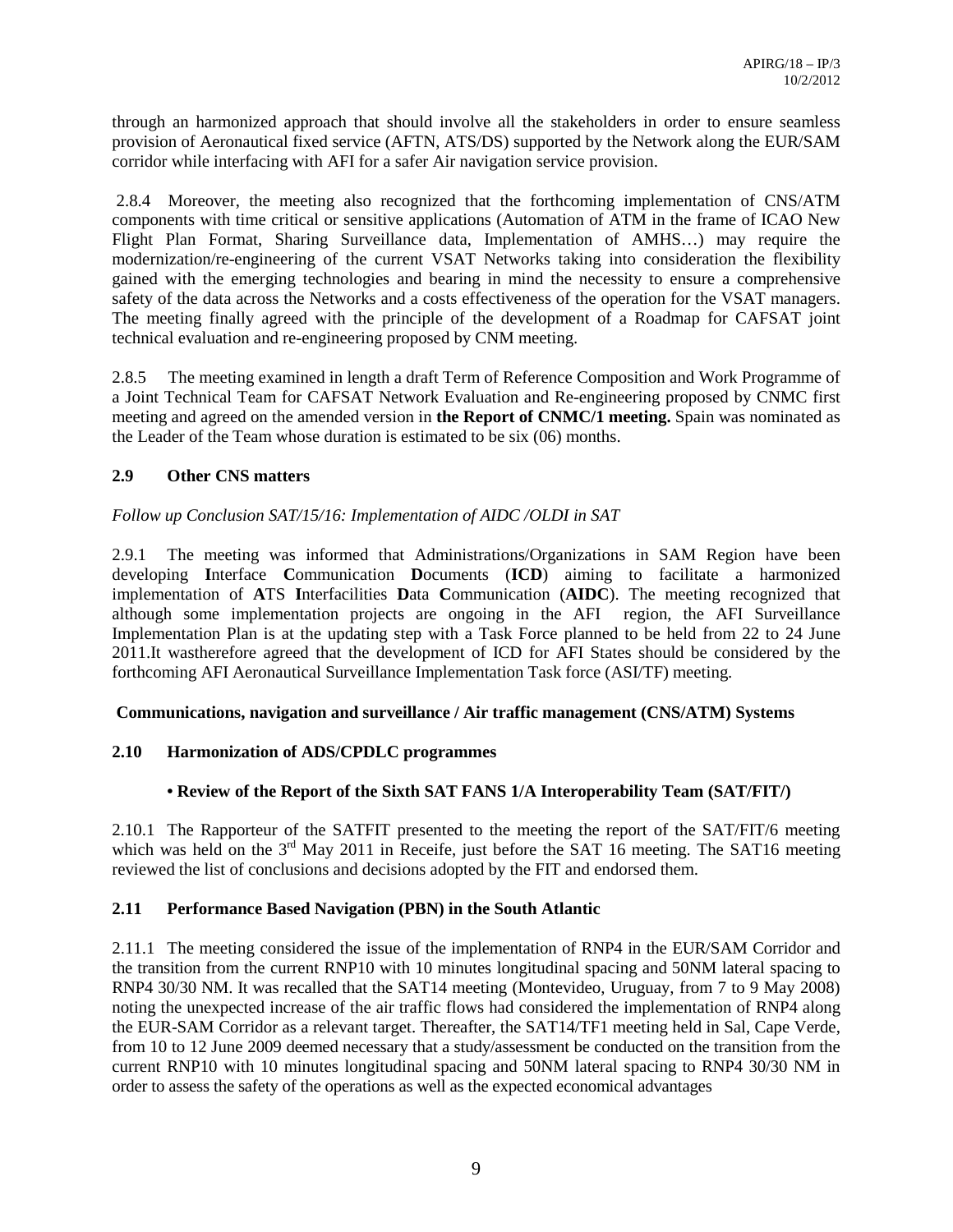2.11.2 In view of the above and after discussion on the current operational environment prevailing in the EUR/SAM corridor and the relevance of the application of RNP4 therein, the meeting tasked Spain as rapporteur of IAS/WG to draft an initial report in order to develop a project for the medium/long term implementation of RNP-4 along the EUR\_SAM Corridor. The report made by Spain and endorsed by the SAT Group is summarized in the following paragraphs:

- " *It is agreed by all EUR SAM States that consolidation of FAN1/A aircraft facilities, prior to RNP4 fleet certifications, should be a prerequisite for the implementation of RNP 4 in the area.*
- *On the other hand, schedule and plans presented by States during FIT meeting allow us to be optimist about a full operational FAN1/A EURSAM Corridor in a relative short term, so first steps aimed to a future RNP4 implementation might be studied and debated.*
- *SATMA will contact States and IATA to compile data and information required to achieve a cost/benefit study based on the following hypothesis:*
	- *a) Results in terms of time and average of FANS1/A equipped & RNP4 certified aircraft on traffic growth expected*
	- *b) Impact of "FL, Route or Airspace" restrictions for low average of FANS1/A equipped & RNP4 certified aircraft*
	- *c) Increase average of optimal levels per period /peak time sets*
	- *d) ATC/Pilots Work load impact*
	- *The cost/benefit analysis will submitted to SAT Group for further actions*"

#### **Terms of reference and Future Work Programme**

The meeting updated and amended the work programmes of the SAT Group and subsidiary Working Groups.

#### **Dates and venue of SAT/17 meeting**

The meeting welcomed the offer of Spain to host the forthcoming SAT/17 meeting, which will be held in Las Palmas, Canarias from 16 to 20 April 2012..

# **3. Action by APIRG**

- 3.1 The meeting is invited to:
	- a) Note the information contained in this paper;
	- b) Note the work carried out by the SAT Informal Group as a key interregional mechanism between AFI, EUR, NAM and SAM Regions;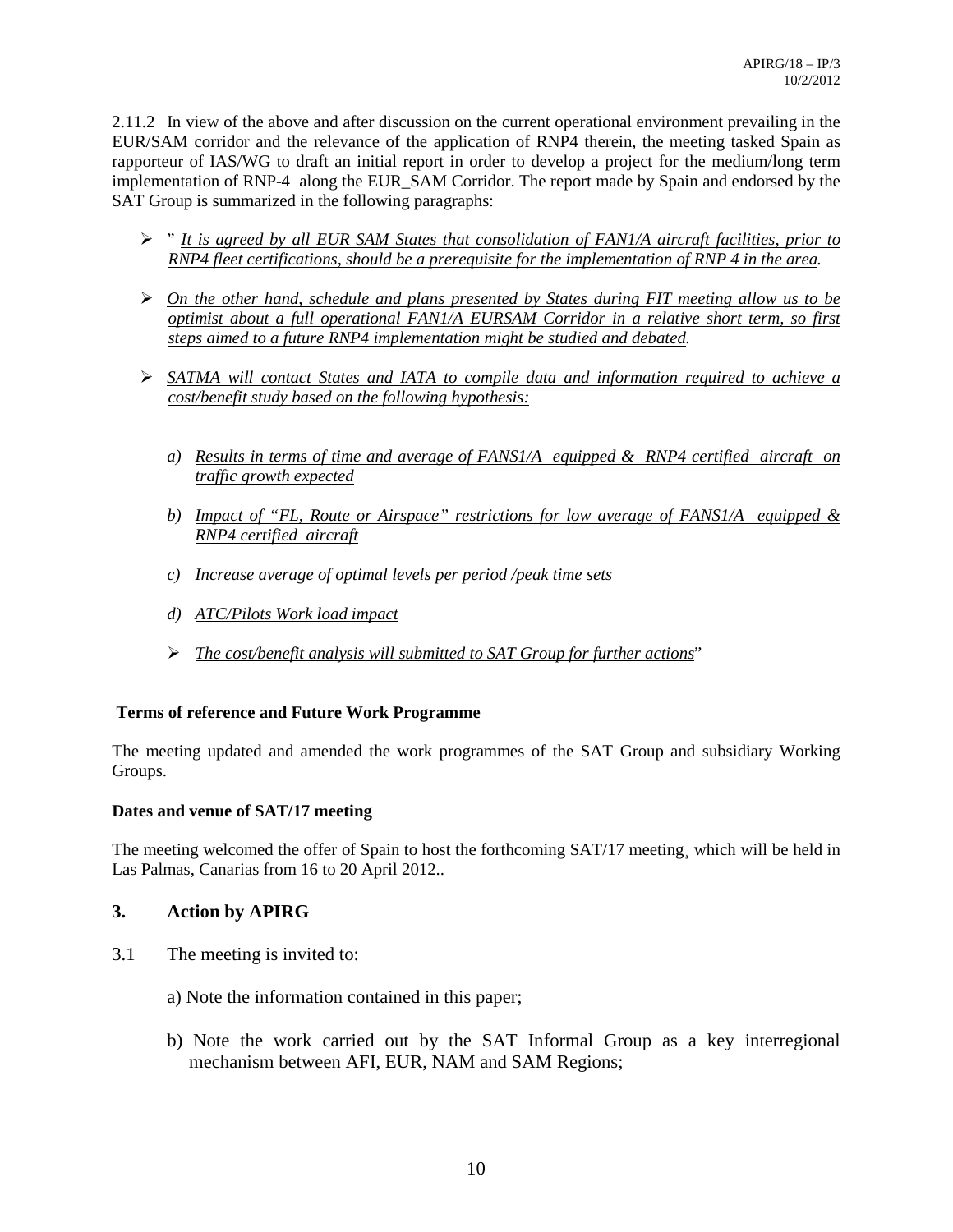- c) Encourage States and Organizations concerned to provided continued support to SAT implementation activities; and
- d) Provide the SAT Group with any appropriate guidance for the implementation of ICAO provisions.

-END-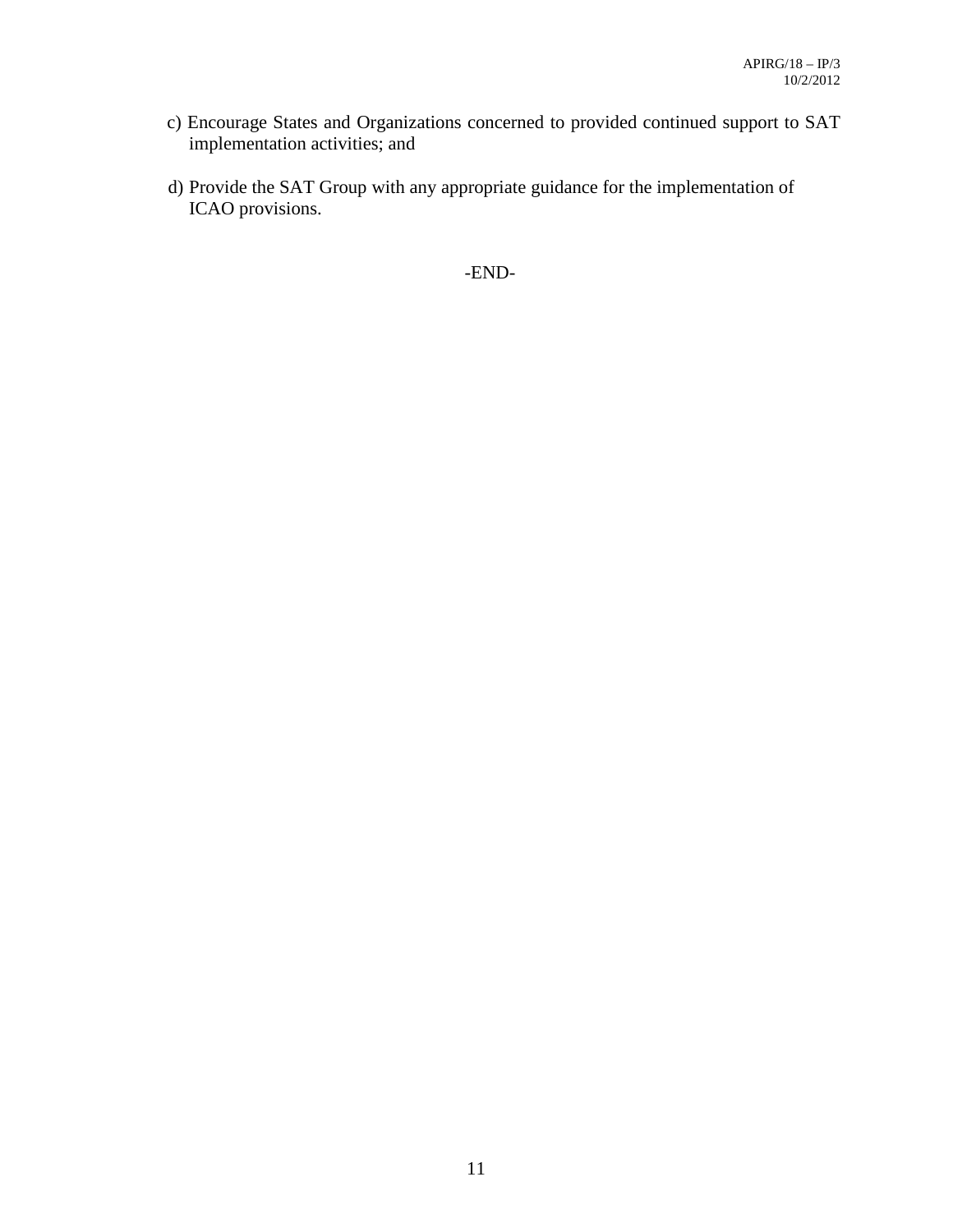# **List of SAT/16 meeting Conclusions and Decisions**

# **Agenda Item 1: Air traffic management (ATM)**

**1.1 Follow up of SAT/15 Conclusions pertaining to the ATM field**

**Conclusion SAT16/01: Unknown traffic in the South Atlantic (follow-up on conclusion SAT15/07)**

# *That:*

*In view of the longstanding problems of unknown traffic and coordination issues in the South Atlantic,*

- *a) Argentina, Brazil and Uruguay will continue joining their efforts to address all the challenges in terms of infrastructure and operational procedures in order to enhance the safety in the area concerned.*
- *b) The three States will develop a Safety Case covering the area concerned, in order to determine the hazards, assess the safety risks and propose resolution/mitigation actions, under the leadership of the ICAO SAM regional office.*
- *c) Any other SAT member may participate in the Safety Case on request, by providing traffic data/information*
- *d) The States will ask SAM regional office to send the finding of the Safety Case to be discussed at high level within ICAO, and ICAO to ensure the corrective actions are implemented.*

# **1.2. Follow up of the AORRA airspace implementation.**

# **Conclusion SAT 16/02: Routes in AORRA in contingency situation**

# *That*

- *a) All fixed routes, suspended within the AORRA airspace, remain available on chart and in aircraft databases through their constitutive waypoints as published*
- *b) In case of contingency situation, those to be reactivated be published by notam with their relevant waypoints, by ANSPs.*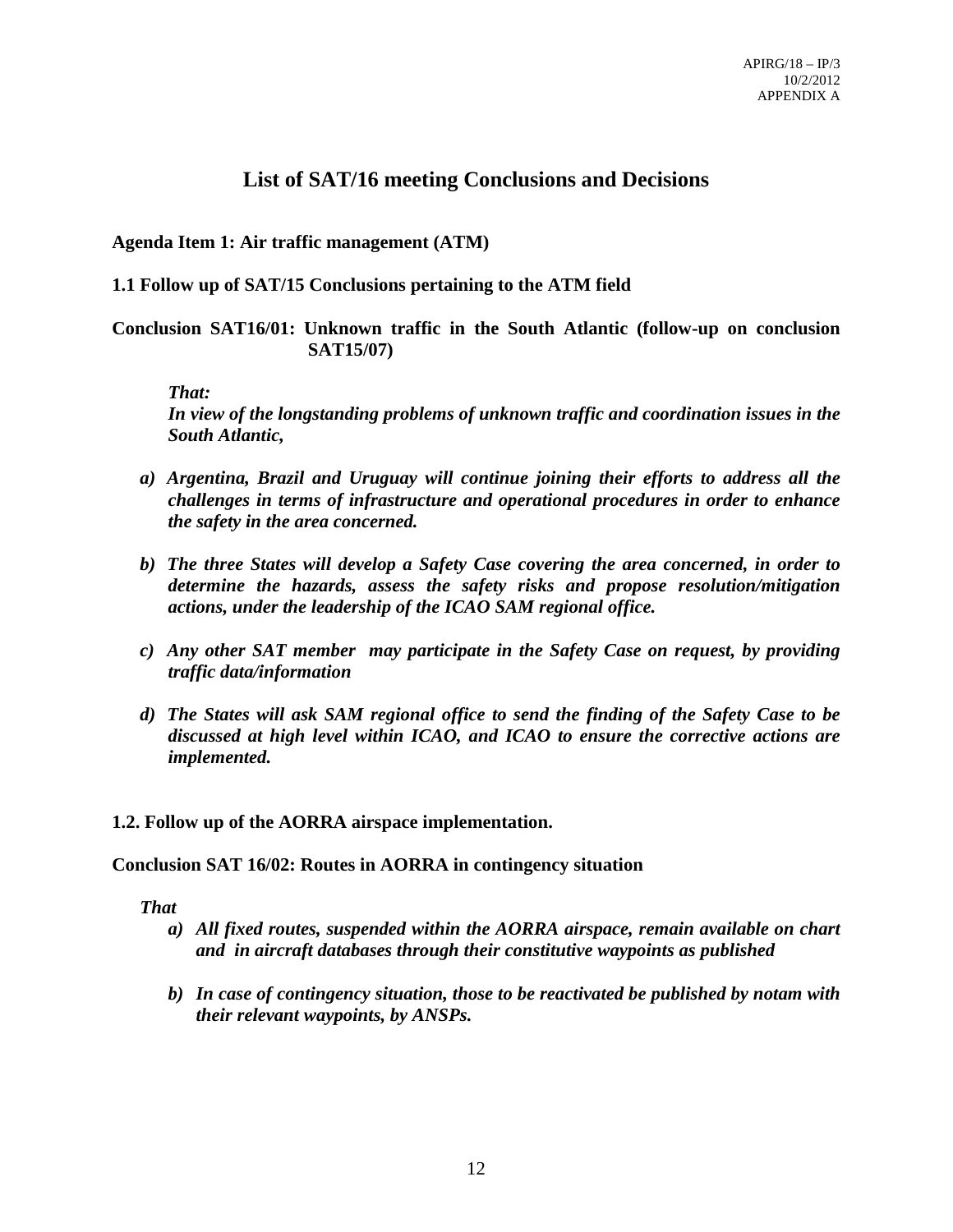### **Conclusion SAT 16/03: Extension of the AORRA boundary from lat 0° to 4°N**

*That* 

*A Working Group comprising Dakar ACC, Abidjan ACC, Accra ACC Roberts ACC, ASECNA and IATA is established with the mandate to discuss the extension of the AORRA boundary from the equator to the latitude 04°N line, and the new gates and transitions routes to be created, as proposed by IATA.*

# **Conclusion SAT16/04: Supplemental AORRA information**

*That*

- *1. Each SAT Member State designate a contact person responsible for the management and upkeep of the information on AORRA*
- *2. South Africa will coordinate with other SAT members the development of a comprehensive operational document and present the draft to the next SAT meeting, in order to harmonize their respective operational information in terms of AORRA operations.*

# **1.3. SATMA report on Traffic Statistics, Safety procedures and operational procedures in the EUR/SAM corridor.**

**Conclusion SAT16/05: Data for risk assessment**

*That*

*Apart from LHD/LD monthly report, States provide SATMA with data regarding 2010/2011 traffic following, if possible, the DATA models of document "DATA NEEDED FOR EUR/SAM MONITORING AND ASESSMENTS" published in SATMA website [\(www.satmasat.com\)](http://www.satmasat.com/)* 

#### **Conclusion SAT16/06: Common additional procedures to prevent LHD,s**

*That* 

*The modification to ICAO Doc.7030 proposed under Conclusion SAT/15/05 is amended as follows:*

*Supplementary safety procedures for aircrafts in cases of air/ground communications problems (radio or CPDLC) and relay with other aircrafts is not available*

*Procedures for aircrafts flying along the EUR-SAM Corridor, aircrafts will perform SLOP in cases where:*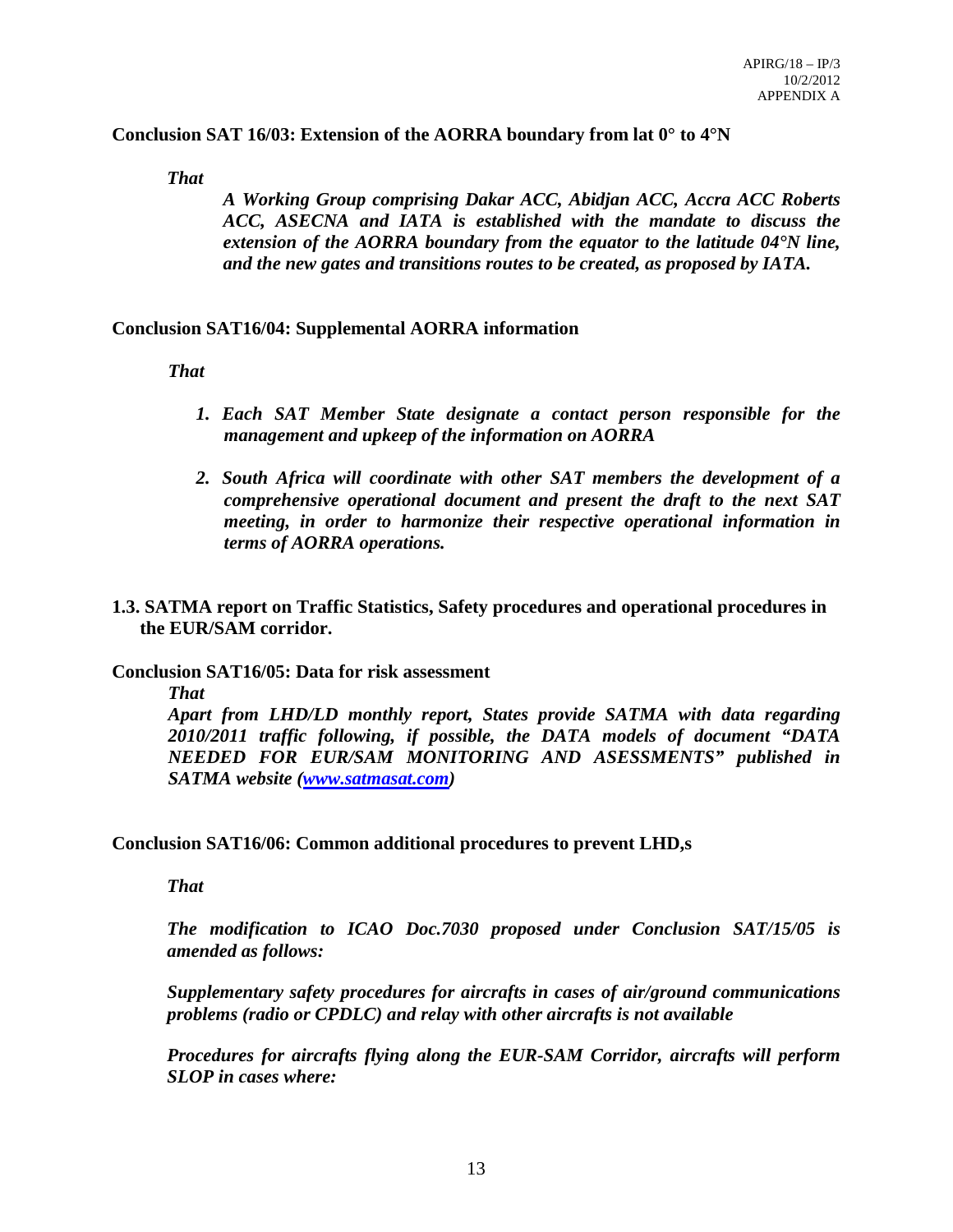- *a) Impossible, difficult or incomprehensive radio or CPDLC communications with the relevant ACC after trying to establish the communications at least during 10 minutes*
- *b) Doubts and impossible confirmation of a clearance issued by ATC*
- *c) When performing an ATC clearance with additional restriction (time to reach the cleared flight level, Mach number, etc.) and the position of the aircraft is 10 minutes or less to the next boundary*

### **Conclusion SAT16/07: LHD monitoring team**

*That as per conclusion SAT14TF1/08 and Decision SAT15/01, States must continue sending to SATMA the monthly reports about deviations detected.*

### **Decision SAT 16 /01: LHD reporting**

*That the SATMA Altitude Deviation Form as amended and shown at Appendix C is adopted.*

#### **1.4***.* **ATS Contingency planning**

 **Conclusion SAT16/08: Contingency plan for the SAT Area**

#### *That*

- *1. Each SAT Member State designate a contact person responsible for the development of a common Contingency Plan for the SAT area*
- *2. South Africa circulate the draft Contingency Plan presented under WP05 to all SAT members for review and inputs, and present a final draft by end of June 2011*

#### **1. 5. Any other ATM business**

# **Conclusion SAT16/09: South-Atlantic Interoperability Initiative to Reduce Emissions (SAIRE)**

#### *That, SAT members*

*a) support the SAIRE and any other initiative (Iflex, OPTIMI, INSPIRE, etc...) to improve energy efficiency and lower aircraft noise through the development and implementation of environmentally friendly procedures for all phases of flight*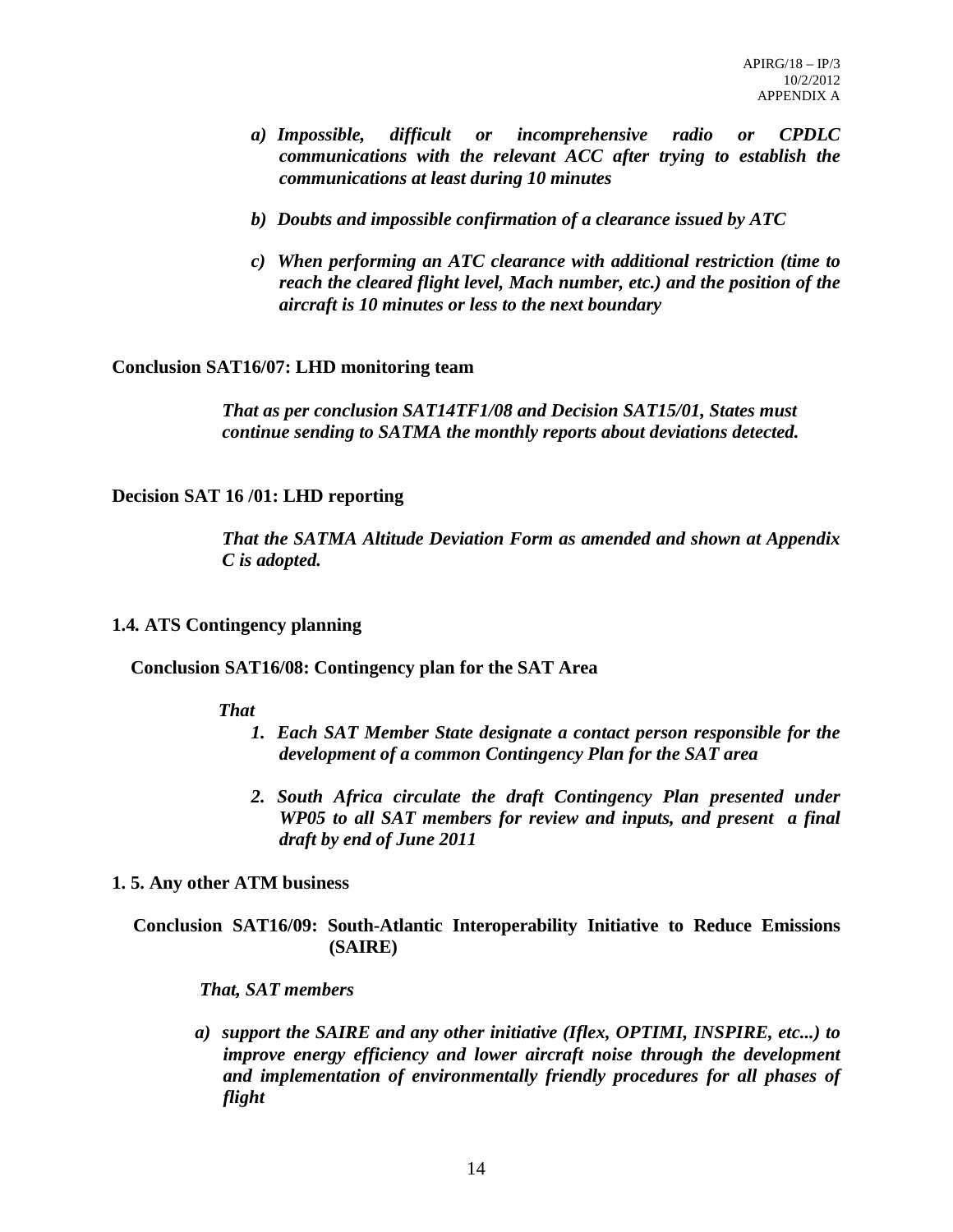APIRG/18 – IP/3 10/2/2012 APPENDIX A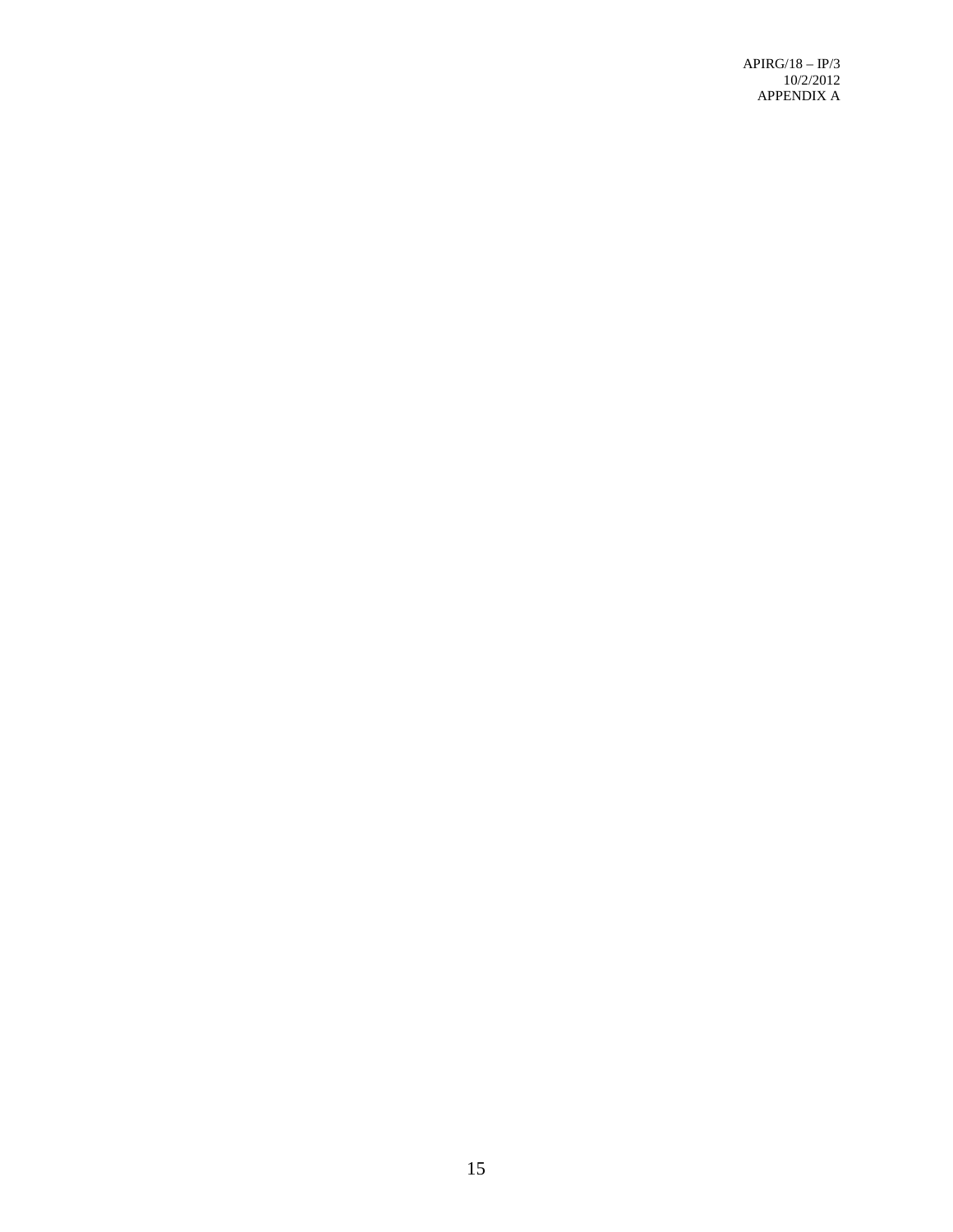*b) make any effort to participate in any initiative within the framework of the SAIRE project.*

**Agenda Item 2: Communications, Navigation and Surveillance (CNS)**

**2.1 Follow up of SAT/15 Conclusions pertaining to the CNS field**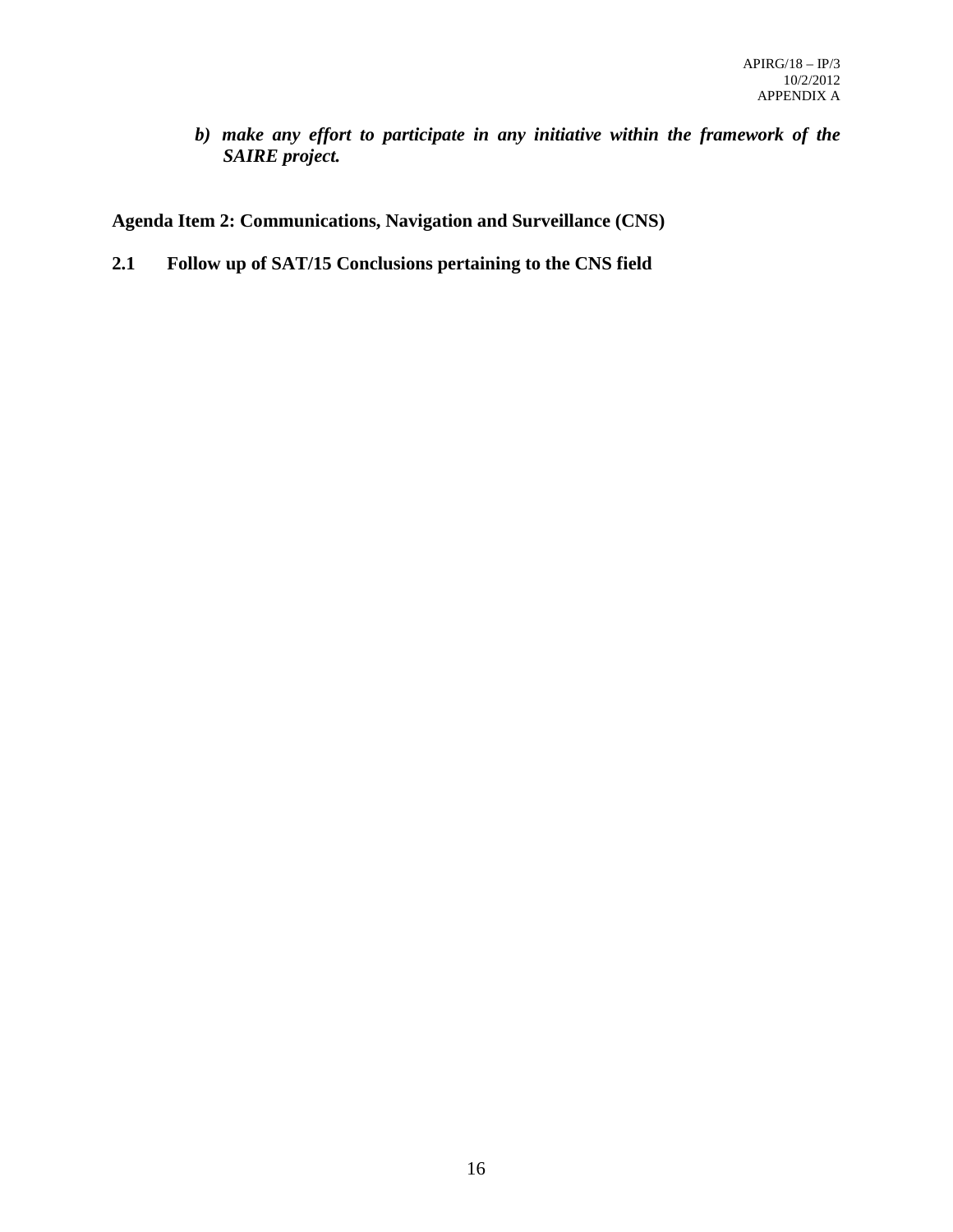*Follow up Conclusion SAT/15/09: Implementation of ATS/DS circuit for Luanda/Atlantico*

**Conclusion SAT/16/10: Implementation of the ATS/DS Circuit between Luanda and Atlantico**

*That:*

*a) In the framework of the Joint Technical Team for CAFSAT evaluation and reengineering Spain, Team Leader , provide Brazil and Angola with the guidelines for planning of CAFSAT modernization plan by end of June 2011;*

*b) Considering the a) results Angola and Brazil implement and operate the Luanda Atlantico ATS/DS circuit by the end of April 2O12*

**..........**

*Follow up Conclusion SAT/15/11: Trials for extension of ATS-N5 Voice switching protocol*

**Conclusion SAT/16/11: Trials for extension of ATS-N5 Voice switching protocol**

*That:*

*In accordance with the recommendation contained within the ICAO Manual on ATS Ground-Ground Voice Switching and Signalling (Doc 9804, Chapter 2 Section 2.3), SAT States pursue their effort to conducting the ATS-N5 Voice switching protocol through the following steps:*

*Spain provide an update procedure for the implementation of ATS-N5 voice switching protocol in EUR/SAM area by 30<sup>th</sup> June 2011;* 

*Other SAT States report current VCCS capability to support ATS-N5 by 29 July 2011; Spain develops and conducts trials with the SAT States that comply with b) in coordination with the Joint Technical Team for CAFSAT modernization and re-engineering.*

**........**

*Follow up Decision SAT/15/02: ADS Data Sharing*

**Decision SAT/16/02: Operational Requirements for ADS Data Sharing**

*That:*

*In order to establish technical, financial and legal aspects, SAT ATM/WG is urged to implement Decision SAT/15/02***: ADS Data Sharing,** *by conducting the study on the operational requirements to be provided to the SAT CNS/WG for consideration during the next SAT/17 Meeting.* 

**..........**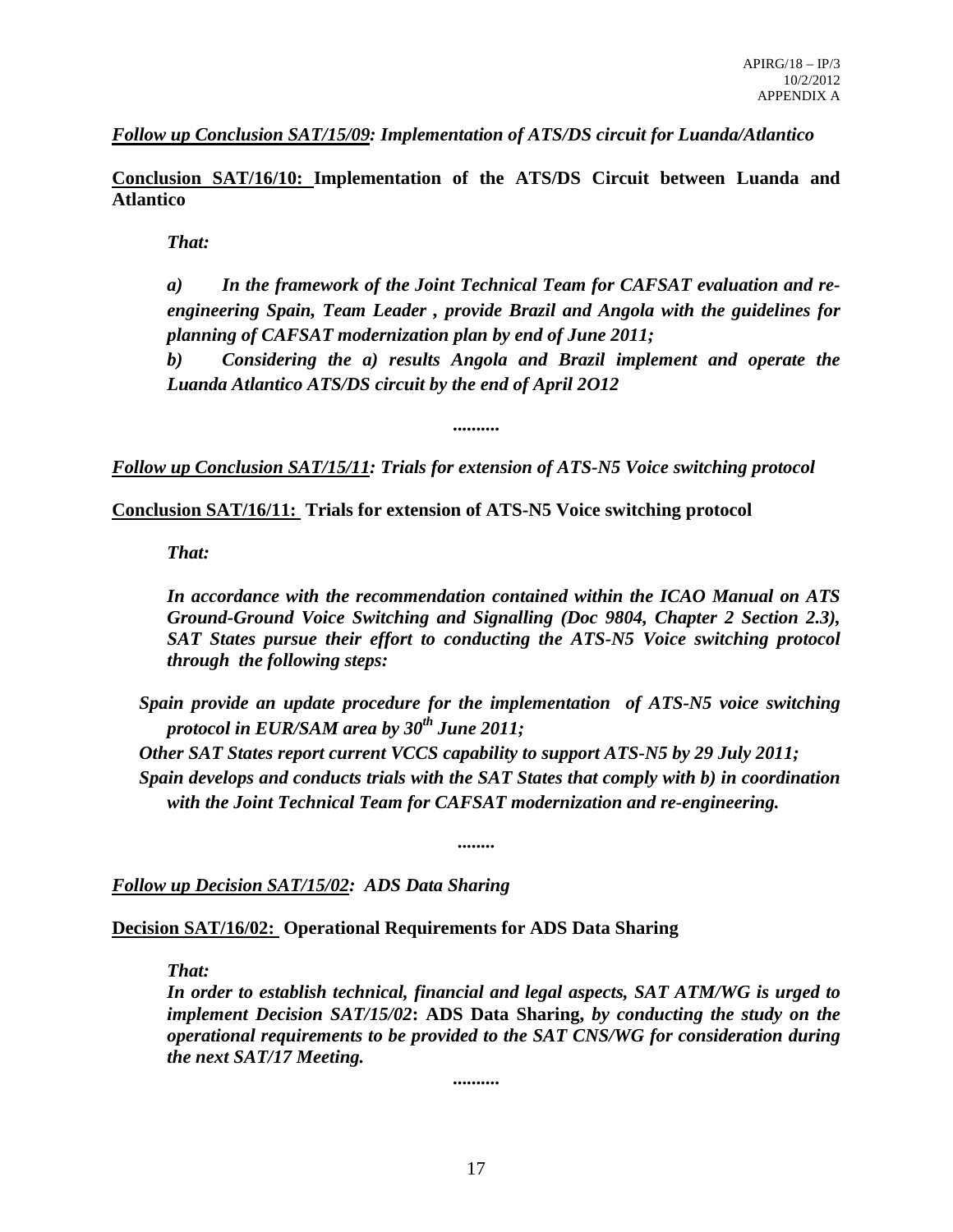*Follow up Conclusion SAT/15/12: Implementation and Interconnection of AMHS systems*

**Conclusion SAT/16/12: Development of Memorandum of Understanding for AMHS interconnection**

**..........**

*That:*

*In order to ensure a coordinated AMHS interconnection, SAT States are encouraged to develop, if necessary, bilateral Memorandum of Understanding taking into consideration all the technical operational and administrative requirements.*

# **Conclusion SAT/16/13: Implementation of AMHS within the SAT region**

*That:*

*In order to take the benefit of ICAO provision in AMHS implementation process, SAT States who have not implemented AMHS, endeavor to participate in the forthcoming regional seminars and workshops organized by ICAO to support the implementation of AMHS regional Plans requirements.*

**.........**

#### **2.2 Review of AFS Performance**

#### **Conclusion SAT/16/14: Regular Evaluation of AFS performance**

*That:*

*SAT States forward the monthly availability of AFS (AFTN & ATS/DS) to the respective ICAO Regional Offices for compilation and analysis starting from first of June 2011 or commence the delivery of such information as soon as possible thereafter, while advising the relevant ICAO office of the intended date on which delivery of the information will commence.*

*Follow up Conclusion SAT/15/13: Investigation of missing Flight Plans*

**Conclusion SAT/16/15: Development of a consolidated procedure for the analysis of missing Flight Plans**

**..........**

*That:*

*In accordance with the Terms of Reference of SAT/CNS/WG, a draft consolidated procedure should be developed by ASECNA, by the end of year 2O11, in order to properly mitigate the missing flight plans***.**

**…….**

**Conclusion SAT/16/16: ATS voice circuits implementation via REDDIG and CAFSAT VSAT networks**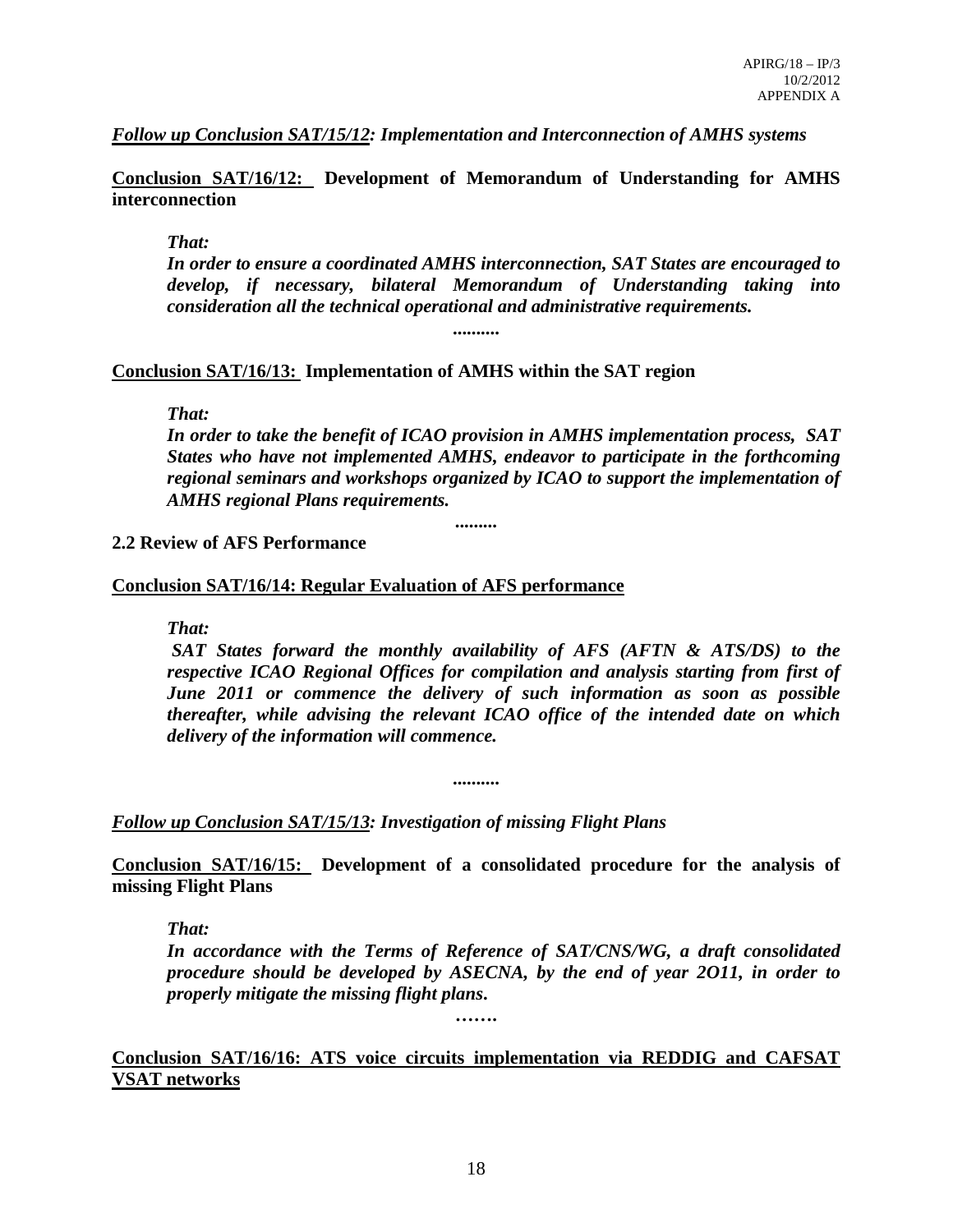*That:*

*Argentina, Brazil, French Guyana, Santa Maria, Senegal, South Africa, Trinidad &Tobago and Uruguay inform to the respective ICAO regional offices by the fifteen June 2011 their intention to implement ATS voice trials using a double hoop satellite link through the REDDIG and CAFSAT networks following the draft Action Plan presented as* **Appendix D** *to this report, in order to complete the pending direct circuit implementation between CAR /SAM and AFI region specified in their respective Air Navigation Plan (DOC 8733 & 7474).*

**..........**

# **Conclusion SAT/16/17: ATS voice circuits implementation via AFISNET and CAFSAT VSAT networks**

*That:*

*Considering the operational coordination requirement, Brazil and Côte D'Ivoire, inform to their respective ICAO regional offices by the fifteen June 2011 through an agreed planning, their intention to implement ATS voice trials using a double hoop satellite link through the AFISNET and CAFASAT networks in order to satisfy the ATS coordination requirement between Abidjan and Atlantico ACCs.*

**..........**

**2.3 Review of CNMC report**

**Follow up Decision SAT/15/03: Adoption of the Terms of Reference of CAFSAT Network Management Committee**

**Decision SAT/16/03: Adoption of the Report of the first meeting of CNMC**

*That:*

*The Report of the first meeting of CAFSTAT Network Management Committee (CNMC) is adopted as attached in* **APPENDIX E** *to this report***.**

**Conclusion SAT/16/18: Active participation in CNMC meetings by CNMC members**

**..........**

*That:*

*CNMC Members should endeavour to actively:*

*a) Participate in CNMC regular meetings and technical specialized Task Forces /Study Groups and therefore,*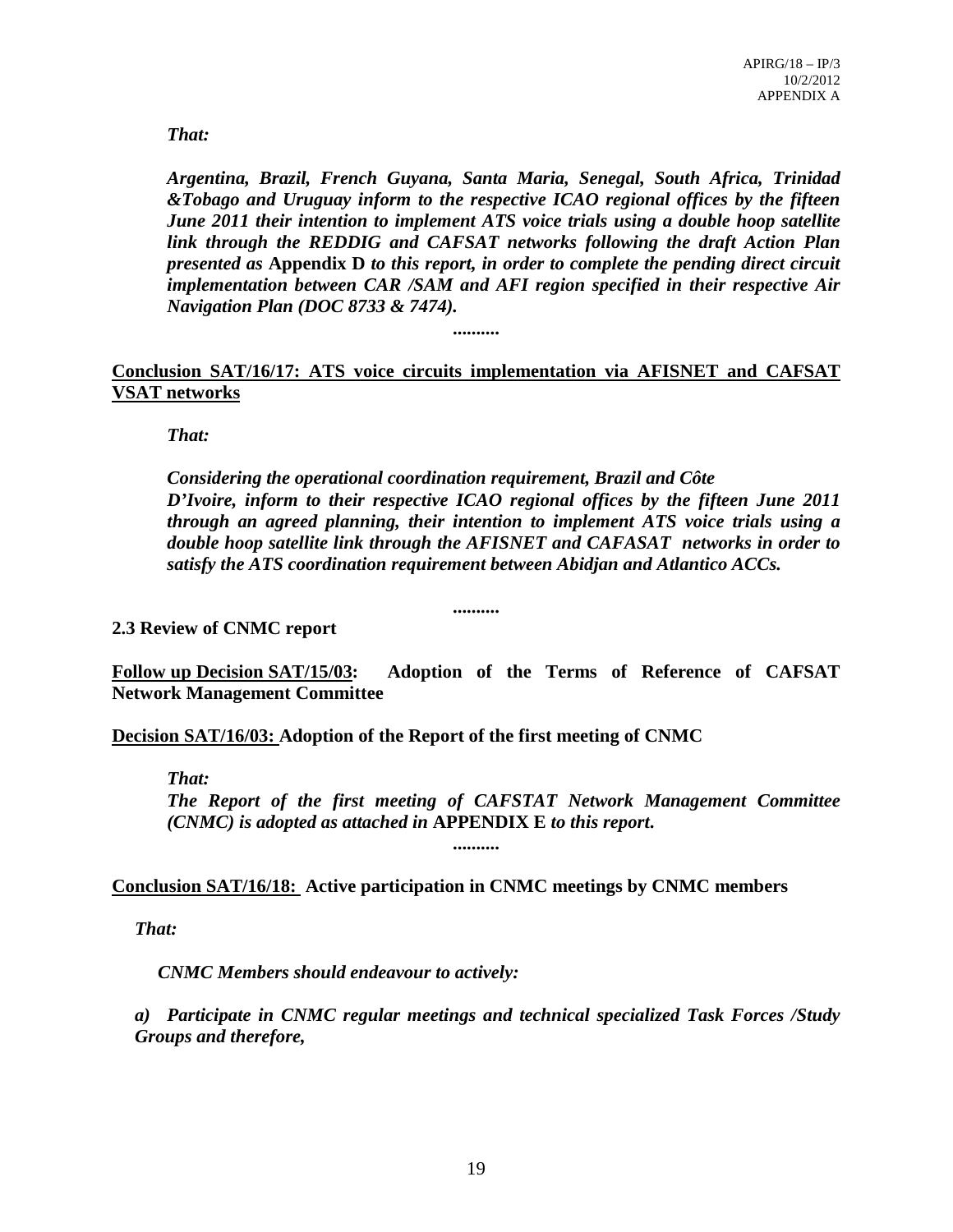**b)** *Provide the suitable support to their nominated delegates in accordance with the commitment they have taken under the Terms of Reference and Work Programme of CNMC***.**

**Follow up Conclusion SAT/15/14: Harmonization of AFS maintenance procedures and AFS statistics data collection**

**……..**

**Conclusion SAT/16/19: Development of CAFSAT Earth Stations Performance Data Collection Form (PDCF)**

*That:*

*In accordance with ICAO guidelines on Performance of Very Small Aperture Terminals (VSAT), ASECNA and GHANA, already tasked by SNMC Conclusion 18/ 02 for the matter, develop and submit to next CNMC meeting, a draft Earth Stations Performance Data Collection Form (PDCF) aiming to facilitating the future automation of the collection and the monitoring of CAFSAT stations performance data, taking into consideration the most sensitive components of the network.*

**Note: List of sensitive components: Modems, UP/down Converters, SSPA , Antenna Feed….**

**Decision SAT/16/04**: **Utilization of provisional templates for the collection of the Performance data statistic of CAFSAT nodes**

**..........**

*That:*

*Meanwhile the complete development of the PDCF (Conclusion SAT/16/19 refers) for the automation of the monitoring of the Network Performance, CAFSAT members adopt the templates attached in* **Appendix F** *and report quarterly to the current CNMC manager with copy to relevant ICAO Regional Offices.*

**………**

**Follow up Conclusion SAT/15/15: Modernization of CAFSAT Network**

**Conclusion SAT/16/20: Development of a Roadmap for CAFSAT joint technical evaluation and re-engineering**

*That:*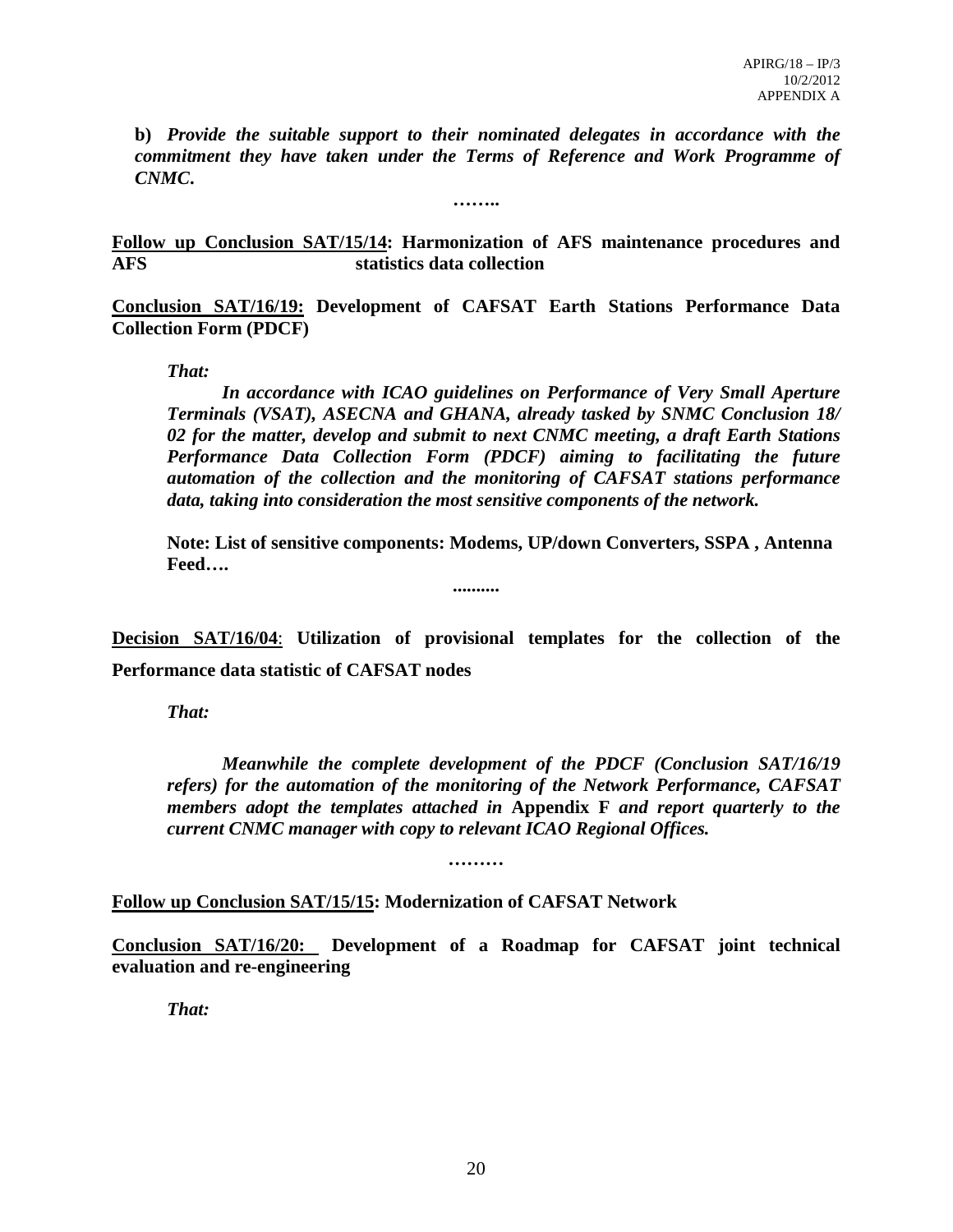*In accordance with ICAO guidance materials (***Annexe X, Vol 1, Attachment F: Guidance material concerning reliability and availability of radiocommunications and navigation aids; ICAO Guidelines on Performance of Very Small Aperture Terminal (VSAT) Networks***) CNMC member states develop a Roadmap for a Joint Technical Evaluation and re-engineering in the view of ensuring an efficient and optimized modernization of CAFSAT Network taking into consideration:*

- *a) Required service performance level of the network to support the operation and development of sensitive current and forthcoming CNS/ATM components;*
- *b) CAFSAT interoperability with its neighboring networks;*
- *c) Maintenance fundamental parameters governing service availability, continuity and integrity such as: reliability, turn over statistics, maintenance personnel expertise;*
- *d) Cost-effectiveness;*

**Decision SAT/16/05: Establishment of a Joint Technical Team for CAFSAT Network evaluation and re-engineering**

**..........**

*That:*

*A Joint Technical Team for CAFSAT network evaluation and re-engineering (JTT) is established with Terms of Reference and Work Programme presented in*  **Appendix G to this report***.*

**..........**

**2.4 Any other CNS business**

# **Follow up Conclusion SAT/15/16: Implementation of AIDC /OLDI in SAT**

**Conclusion SAT/16/21: Development of a harmonized Interface Communication Documentation**

*That:*

*In accordance with their Regional Plan AFI SAT States develop Interface Communication Documents (ICD) taking in consideration the existing ICD in the SAM Region in order to facilitate an harmonized AIDC implementation and operation in the SAT region.*

**..........**

**Agenda Item 3. Communications, navigation and surveillance / Air traffic management (CNS/ATM) Systems**

# **3.1. Harmonization of ADS/CPDLC programmes**

**• Review of the Report of the Sixth SAT FANS 1/A Interoperability Team (SAT/FIT/6)**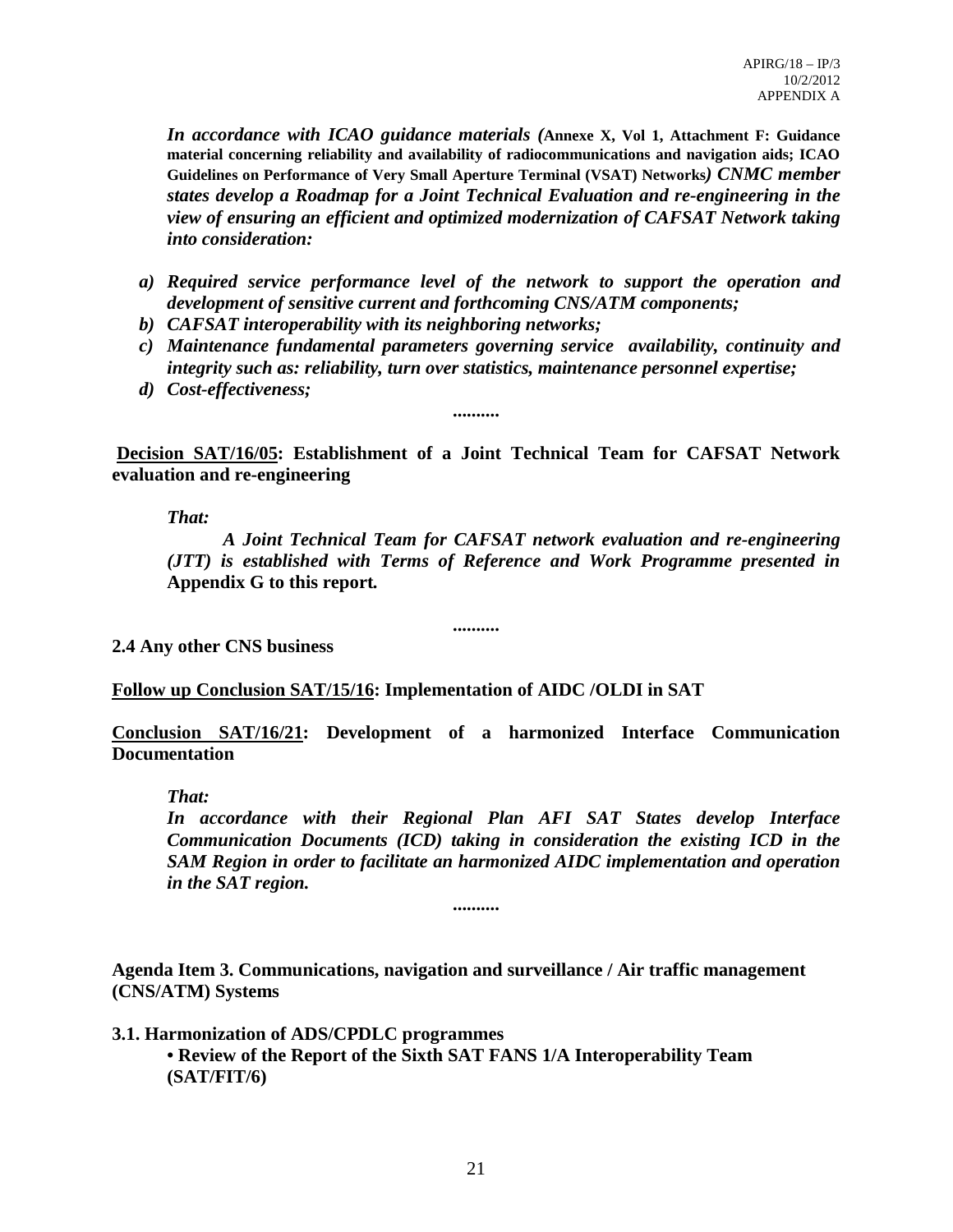# **Decision SAT 16/06: SAT/FIT/6 Report**

# *That The SAT/16 Meeting approved the SAT/FIT/6 Report and its conclusions*

**Agenda Item 4: Terms of reference and Future Work Programme**

**Decision SAT 16 /07: Amendment to the work programmes of the ATM/WG and the CNS/WG**

*That the work programmes of ATM/WG and CNS/WG are amended as shown at Appendix H to this report*

**Agenda Item 5. Any other business**

*None*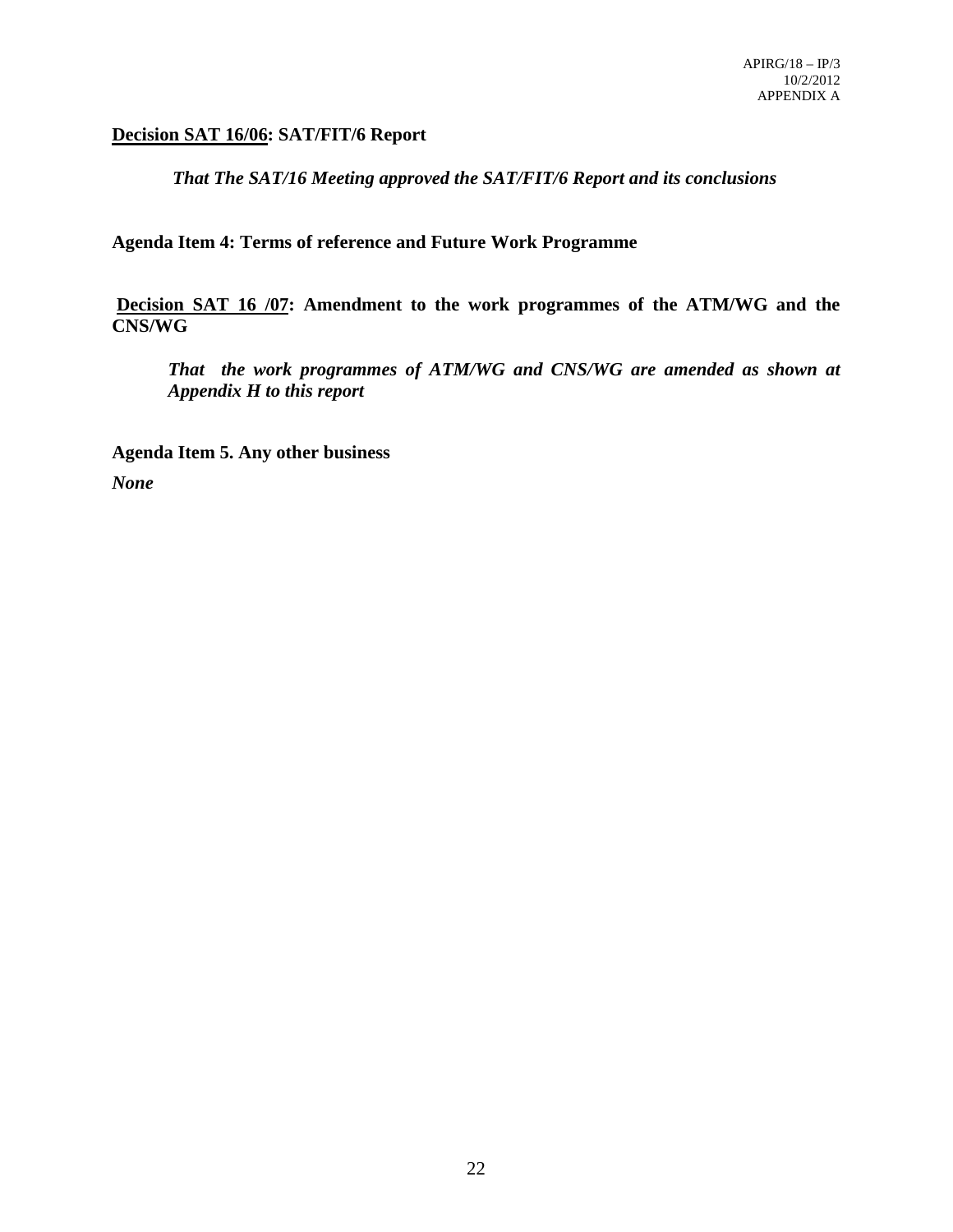# **Sixth Meeting of the FANS I/A Interoperability Team (SAT/FIT/6) Recife, Brazil, 3 May 2011**

#### Number Title **Decision SAT FIT 6/1 ADS/CPDLC implementation status in the SAT Area That** SAT/FIT members that have not done so, provide the Rapporteur with ADS-C/CPDLC implementation and interoperability status in order to complete a follow up table that will be distributed to all. **Conclusion SAT FIT 6/1 ADS-CPDLC operations by Airlines That** IATA continues encouraging Airlines to increase their level of participation in ADS-C/CPDLC operations in order to enhance safety and efficiency of operations within the SAT area. **Conclusion SAT FIT 6/2 CPDLC message set** That ATS Units and Aircraft operators draw the attention of the controllers and flight crew members to the use of the preformatted message elements when ever applicable and strictly limit the use of free text messages to specific reports. **Conclusion SAT FIT6/3 CFRA** That 1) The meeting calls for an ANSP to volunteer for the performing of the CFRA functions 2) The rapporteur consider the possibility for technical services providers to present their offers for the performing of CFRA functions, including a cost recovery system*.* **Decision SAT FIT 6/2 System Performance Monitoring** That 1) SATMA will provide the SATFIT Rapporteur with the existing procedure developed for the identification, reporting and resolution of system performance shortcomings in aspects related to CFRA. 2) This procedure will be distributed by the SATFIT rapporteur to SAT members for CFRA data collection by 31 May 2011 **Conclusion SAT FIT 6/4 OPTIMI That** SAT members support the OPTIMI initiative to integrate current technologies and procedures for the improvement of safety across the Atlantic.

# **DRAFT LIST OF CONCLUSIONS**